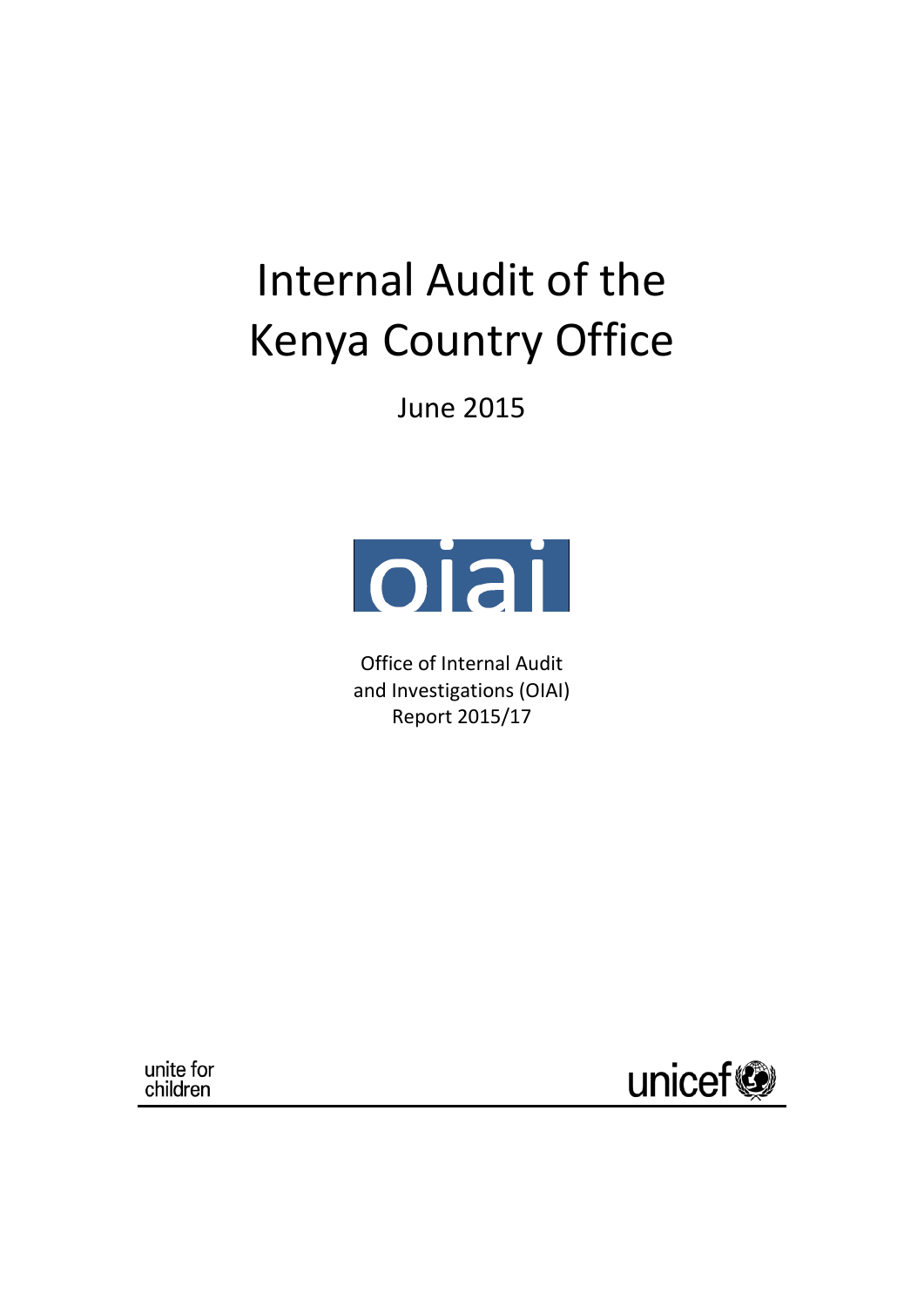## Summary

 $\_$  , and the set of the set of the set of the set of the set of the set of the set of the set of the set of the set of the set of the set of the set of the set of the set of the set of the set of the set of the set of th

The Office of Internal Audit and Investigations (OIAI) has conducted an audit of the Kenya country office. The audit sought to assess the office's governance, programme management and operations support. The audit team visited the office from 9 February to 4 March 2015, and the audit covered the period from January 2014 to February 2015.

The 2009-2013 country programme was extended to mid-2014. It had four main components: *Child Survival* (including health, nutrition, water, sanitation and hygiene); *Education*; *Child Protection*; and *Planning, Monitoring and Evaluation*. The total approved budget for the country programme 2009-2013 was US\$ 205 million. The July 2014-June 2018 country programme has four main programme components: *Inclusive Environment* (including behaviour and social change, child-responsive budgeting, evidence-based approaches and social protection); *Protective Environment* (child protection and HIV & AIDS); *Healthy Environment* (including health, nutrition, water, sanitation and hygiene); and *Learning Environment* (including education and early childhood development). These four components had 11 outcome areas between them.

The total budget for the 2014-2018 country programme is US\$ 178.6 million, of which US\$ 56.6 million is regular resources (RR) and US\$ 124 million is other resources (OR). RR are core resources that are not earmarked for a specific purpose, and can be used by UNICEF wherever they are needed. OR are contributions that may have been made for a specific purpose such as a particular programme, strategic priority or emergency response, and may not always be used for other purposes without donor agreement. An office is expected to raise the bulk of the resources it needs for the country programme itself, as OR. The total budget for 2014 amounted to US\$ 83.1 million.

The country office is based in Nairobi, with three zone offices (Garissa, Lodwar, Kisumu), and one sub-office, in Dadaab. As of March 2015, the country office had 206 established posts: 39 international professional (IP), 77 national professional (NO), and 83 general service staff (GS), and seven UN Volunteers.

#### Action agreed following the audit

In discussion with the audit team, the country office has agreed to take a number of measures. Four are being implemented by the country office as high priority – that is, to address issues that require immediate management attention. These are as follows.

- The office agrees to review the role of the zone offices, and establish clear responsibilities and accountabilities for them, with specific deliverables and performance targets that contribute to achievement of programme results. The office will also ensure that the zone offices have adequate capacity and delegated authorities for discharging their responsibilities, including increased involvement in matters of management of partnerships, consistent sharing of field-monitoring reports and better coordinated field monitoring by the sections.
- The office agrees to review and strengthen the governance and oversight mechanisms for the Harmonized Approach to Cash Transfers (HACT). It will ensure that the HACT governance committees are functioning as per terms of reference; seek the support of the Regional Office, as necessary, to get a macro-assessment of the public financial management systems; prioritize conducting micro-assessment, assurance activities and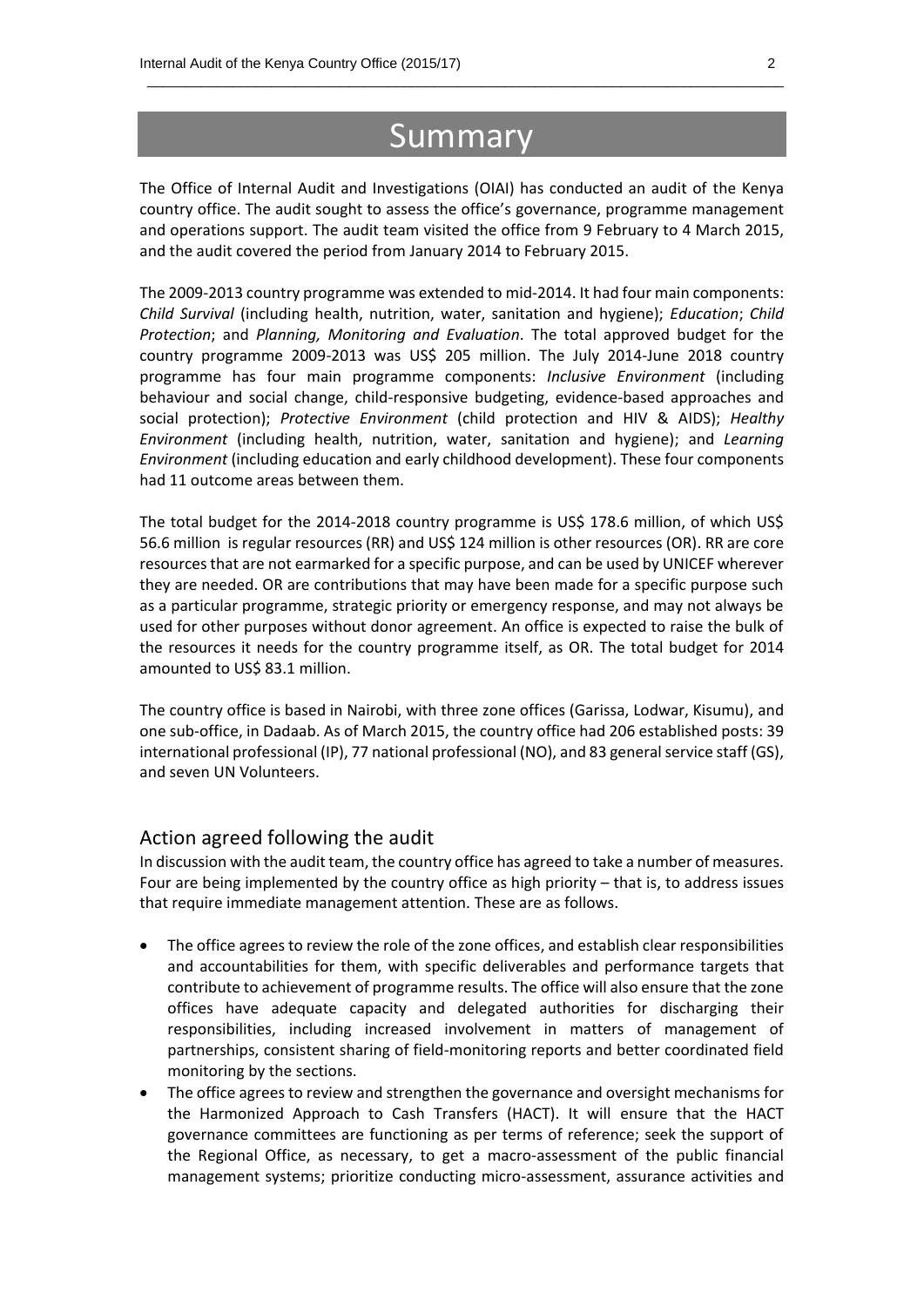partner capacity building; and ensure a systematic process is established for tracking status of recommendations from micro-assessment and scheduled audits.

 $\_$  , and the set of the set of the set of the set of the set of the set of the set of the set of the set of the set of the set of the set of the set of the set of the set of the set of the set of the set of the set of th

- The office agrees to review and strengthen monitoring of programme activities, including: improved preparation and implementation of results-based and risk-informed field monitoring plans; better coordinated end-user monitoring of effectiveness of programme inputs (cash and supplies); and ensuring that staff reports on the findings from fieldmonitoring visits are followed up so corrective actions are implemented in a timely manner.
- The office agrees to review and improve the preparation and implementation of Integrated Monitoring and Evaluation Plans (IMEPs). It will ensure that the IMEPs are prepared on time, contain budgeted activities that are included in the rolling workplans, and are monitored for timely implementation. The office also agrees to ensure that significant programme components will be evaluated during the country programme cycle in accordance with the evaluation policy, and will ensure that management responses for completed evaluations are prepared and action plans are drawn up to implement acceptable recommendations.

#### Conclusion

Based on the audit work performed, OIAI concluded that the controls and processes over the country office, as defined above, needed improvement to be adequately established and functioning during the period under audit.

The Kenya country office, the Regional Office and OIAI intend to work together to monitor implementation of the measures that have been agreed.

Office of Internal Audit and Investigations (OIAI) June 2015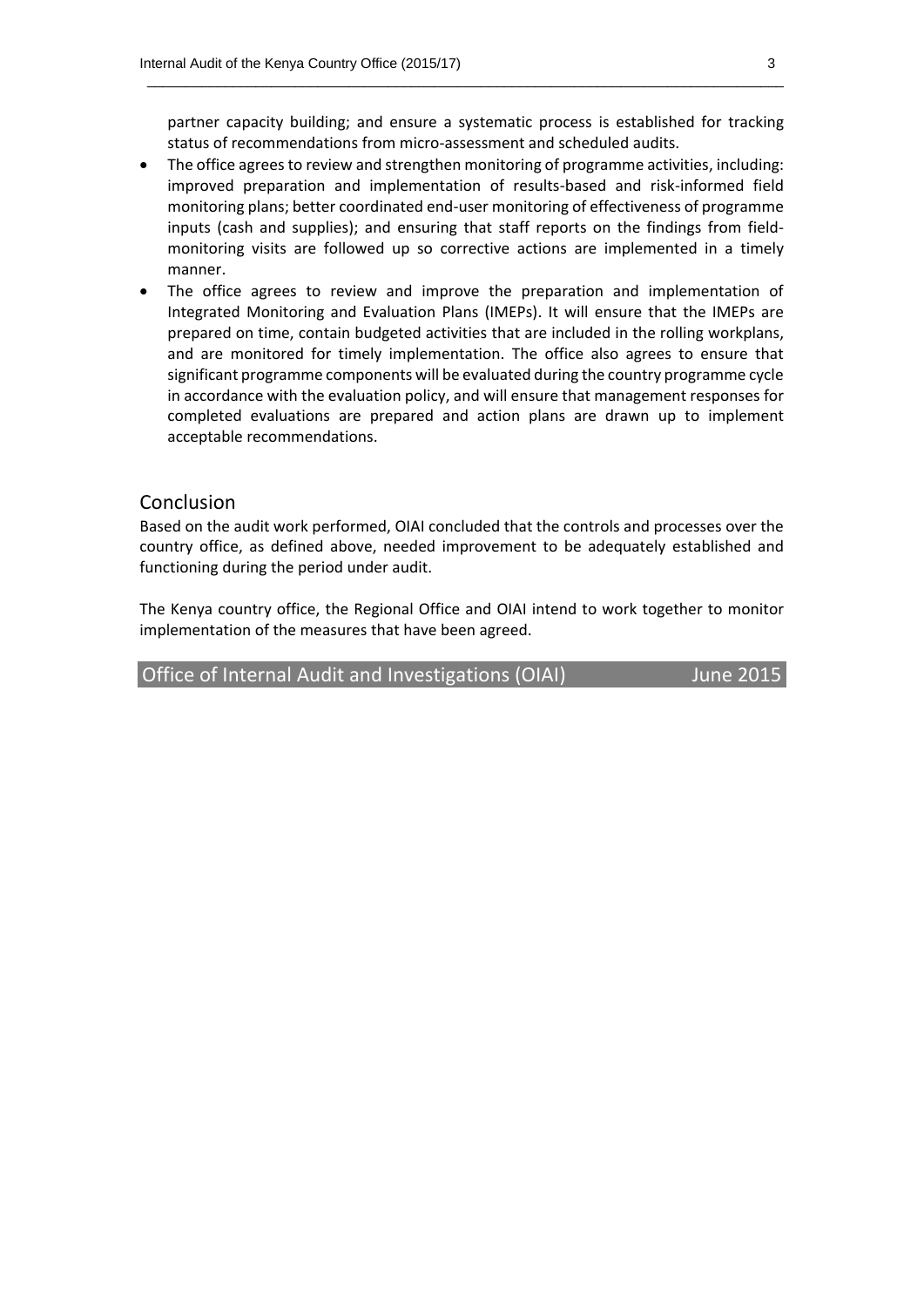## Contents

 $\_$  , and the set of the set of the set of the set of the set of the set of the set of the set of the set of the set of the set of the set of the set of the set of the set of the set of the set of the set of the set of th

| <b>Summary</b>                                                     | $\mathbf{2}$ |
|--------------------------------------------------------------------|--------------|
| <b>Objectives</b>                                                  | 5            |
| <b>Observations</b>                                                | 5            |
| Governance                                                         | 5.           |
| Management of zone offices                                         | 6            |
| Delegation of authorities                                          | 7            |
| Risk management                                                    | 9            |
| Human resources management                                         | 10           |
| Staff welfare and ethics                                           | 11           |
| Governance: Conclusion                                             | 12           |
| <b>Programme management</b>                                        | 13           |
| Baseline data and indicators                                       | 13           |
| Work planning and budgeting                                        | 14           |
| <b>Grants management</b>                                           | 16           |
| Management of programme cooperation agreements                     | 16           |
| Partners' capacity for financial management                        | 17           |
| Harmonized Approach to Cash Transfers (HACT)                       | 19           |
| Programme monitoring                                               | 21           |
| Programme evaluation                                               | 23           |
| Programme management: Conclusion                                   | 25           |
| <b>Operations support</b>                                          | 26           |
| Management of cash transfers                                       | 26           |
| <b>Contracts for services</b>                                      | 27           |
| Procurement of supplies and logistics                              | 28           |
| Inventory management                                               | 30           |
| Records management                                                 | 31           |
| Information and communication technology                           | 32           |
| Vendor master records                                              | 34           |
| Operations support: Conclusion                                     | 35           |
| Annex A: Methodology, and definition of priorities and conclusions | 36           |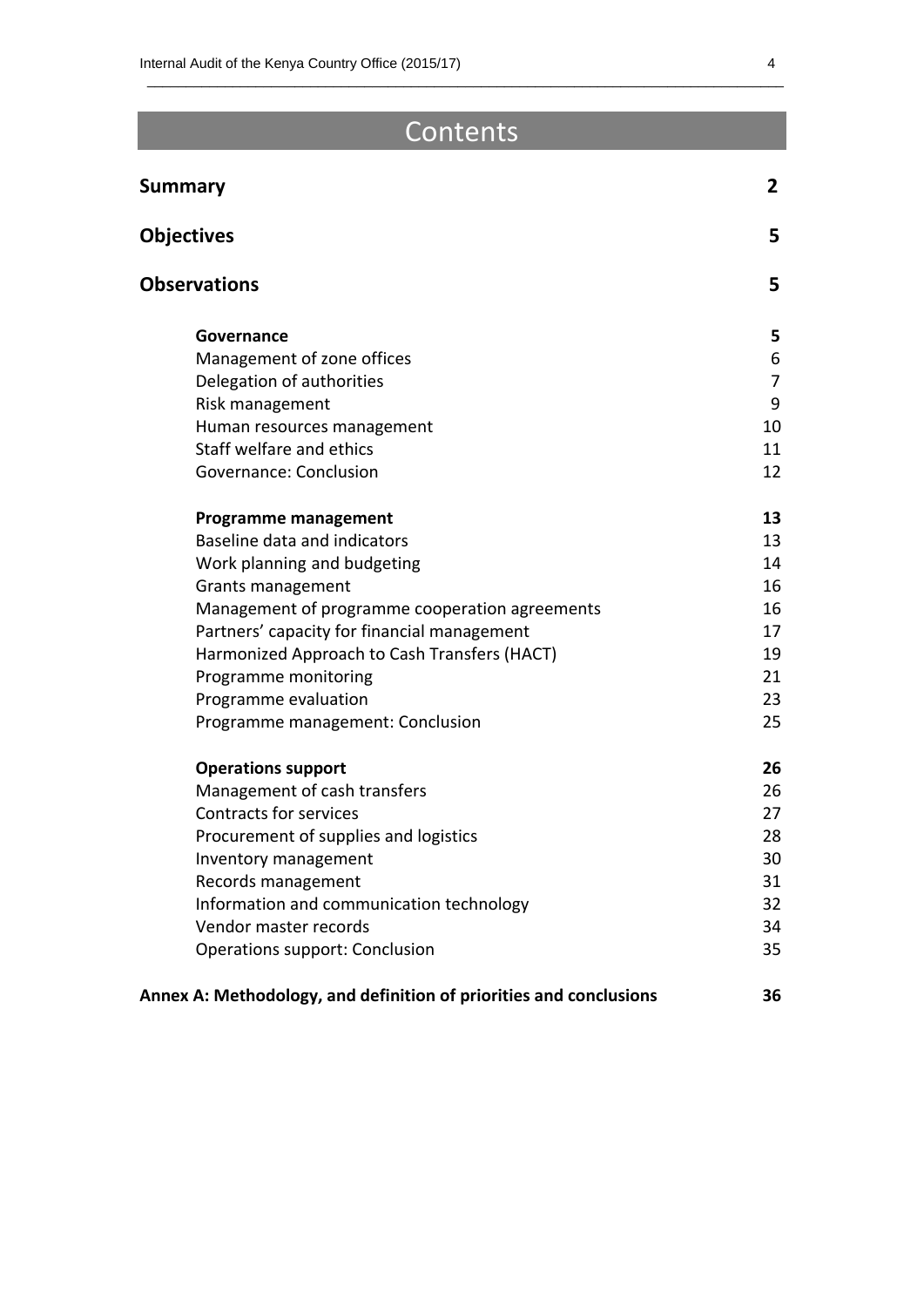## **Objectives**

 $\_$  , and the set of the set of the set of the set of the set of the set of the set of the set of the set of the set of the set of the set of the set of the set of the set of the set of the set of the set of the set of th

The objective of the country-office audit is to provide assurance as to whether there are adequate and effective controls, risk-management and governance processes over a number of key areas in the office.

The audit observations are reported upon under three headings; governance, programme management and operations support. The introductory paragraphs that begin each of these sections explain what was covered in that particular area, and between them define the scope of the audit.

## Audit observations

### 1 Governance

In this area, the audit reviewed the supervisory and regulatory processes that support the country programme. The scope of the audit in this area includes the following:

- **Supervisory** structures, including advisory teams and statutory committees.
- **Identification** of the country office's priorities and expected results and clear communication thereof to staff and the host country.
- **Staffing structure** and its alignment to the needs of the programme.
- **Human-resources management.** This includes recruitment, training and staff entitlements and performance evaluation.
- **Performance measurement**, including establishment of standards and indicators to which management and staff are held accountable.
- **Delegation** of authorities and responsibilities to staff, including the provision of necessary guidance, holding staff accountable, and assessing their performance.
- **Risk management**: the office's approach to external and internal risks to achievement of its objectives.
- **Ethics**, including encouragement of ethical behaviour, staff awareness of UNICEF's ethical policies and zero tolerance of fraud, and procedures for reporting and investigating violations of those policies.

The audit reviewed all the above areas, apart from those related to the identification of office priorities, performance measurement and functioning of the Country Management Team (CMT). These were reviewed in the recent audit of the Water, Sanitation and Hygiene (WASH) programme conducted in December 2014, and were therefore excluded from the scope of this audit. As of the time of the audit, the office had started implementing the agreed actions included in the report (2015/03) issued on 12 February 2015.

For the areas covered in this audit, some controls were found to be functioning well. For example, staff performance was managed, measured and reported through the performance appraisal system on a timely basis, in accordance with the organizational cycle of planning, mid-term review and year-end evaluation. New recruits were given an appropriate induction and signed their oath of allegiance to UNICEF.

However, the audit also noted the following.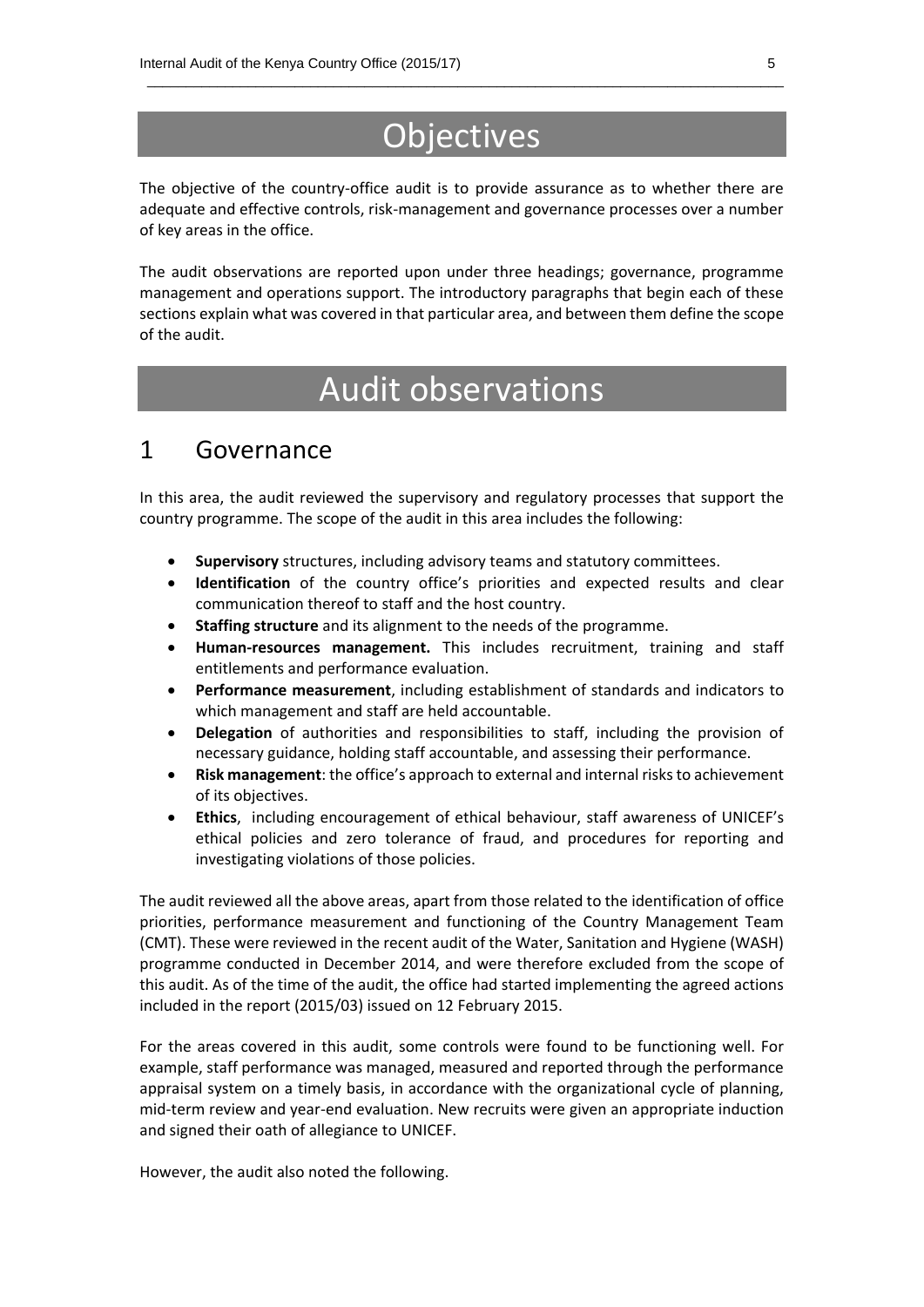#### Management of zone offices

**.** 

Country offices that have zone offices are expected to provide them with adequate technical support. They should also clearly assign responsibilities and accountabilities, and delegate adequate of authority to them. Offices should also ensure that the zone offices have an appropriate staffing structure and human resources.

 $\_$  , and the set of the set of the set of the set of the set of the set of the set of the set of the set of the set of the set of the set of the set of the set of the set of the set of the set of the set of the set of th

The Kenya country office is in Nairobi, but has three zone offices, in Kisumu, Lodwar and Garissa; these were established to provide close support in day-to-day monitoring of the implementation of programme activities at the counties in Northern, Western and Eastern Kenya. Each of the zone offices was responsible for programme implementation in specifically assigned counties. The audit review noted the following.

**Deliverables:** Although the rolling workplans (RWPs)<sup>1</sup> were prepared and signed with partners at the national level, their preparation had involved participation of staff and partners from the counties and staff from the zone offices. However, the RWPs did not clearly define the zone office's specific deliverables to the country programme. Also, their deliverables to the office priorities were not clearly defined in the Annual Management Plan (AMP).<sup>2</sup> In addition, the country office had not established key performance indicators and targets against which the performance of the zone offices could be assessed.

*Partnership management***:** Zone offices were not always consulted when identifying implementing partners or signing agreements with them. In some instances, cash transfers were made by Nairobi office to the partners (government and NGOs) in the counties without the knowledge of the zone offices. This reduced benefit from zone offices' local knowledge of partners and other factors in the field, and also reduced their capacity to effectively monitor implementation of activities agreed with partners.

*Human resources*: The three zone offices in Kisumu, Garissa and Lodwar had 14, 18 and 12 established posts respectively. However, vacancy rates were high. As of February 2015, six of the 14 posts in Kisumu were vacant; seven of the 18 in Garissa; and six of the 12 in Lodwar. This affected the performance of zone offices – in particular, their capacity to support implementation and monitor programme activities and results. (See also observation *Human resources management*, pg. 10). Zone offices relied heavily on staff from the country office. The audit noted that the capacity of partners at the county level was very weak and therefore more support in capacity building was needed at the field level, particularly in the context of newly decentralized government structures in Kenya.

<sup>&</sup>lt;sup>1</sup> UNICEF offices agree workplans with their implementing partners. According to UNICEF's Programme Policy and Procedure Manual (PPPM), workplans can be developed on an annual or multiyear basis, or as rolling workplans. In the latter case, the workplan is subject to interim review – for instance, it may be for 18 months, but the government and UNICEF will agree to periodic technical review of its outputs, say every six months, with an adjustment based on the review of the remaining 12 months. At the same time, an additional six months will be added on to the rolling workplan to make up a new 18-month cycle.

<sup>&</sup>lt;sup>2</sup> An office's Annual Management Plan ensures that that office's human, financial and other resources remain focused on the country programme and its hoped-for outcomes for children and women. To this end, it establishes key priorities, and assign staff responsibilities for them. Progress on these priorities should normally be monitored by an office's country management team (CMT), which advises the Representative on the management of the country programme and on strategic programme and operations matters. It consists of senior staff from Programme and Operations sections, and staff representatives.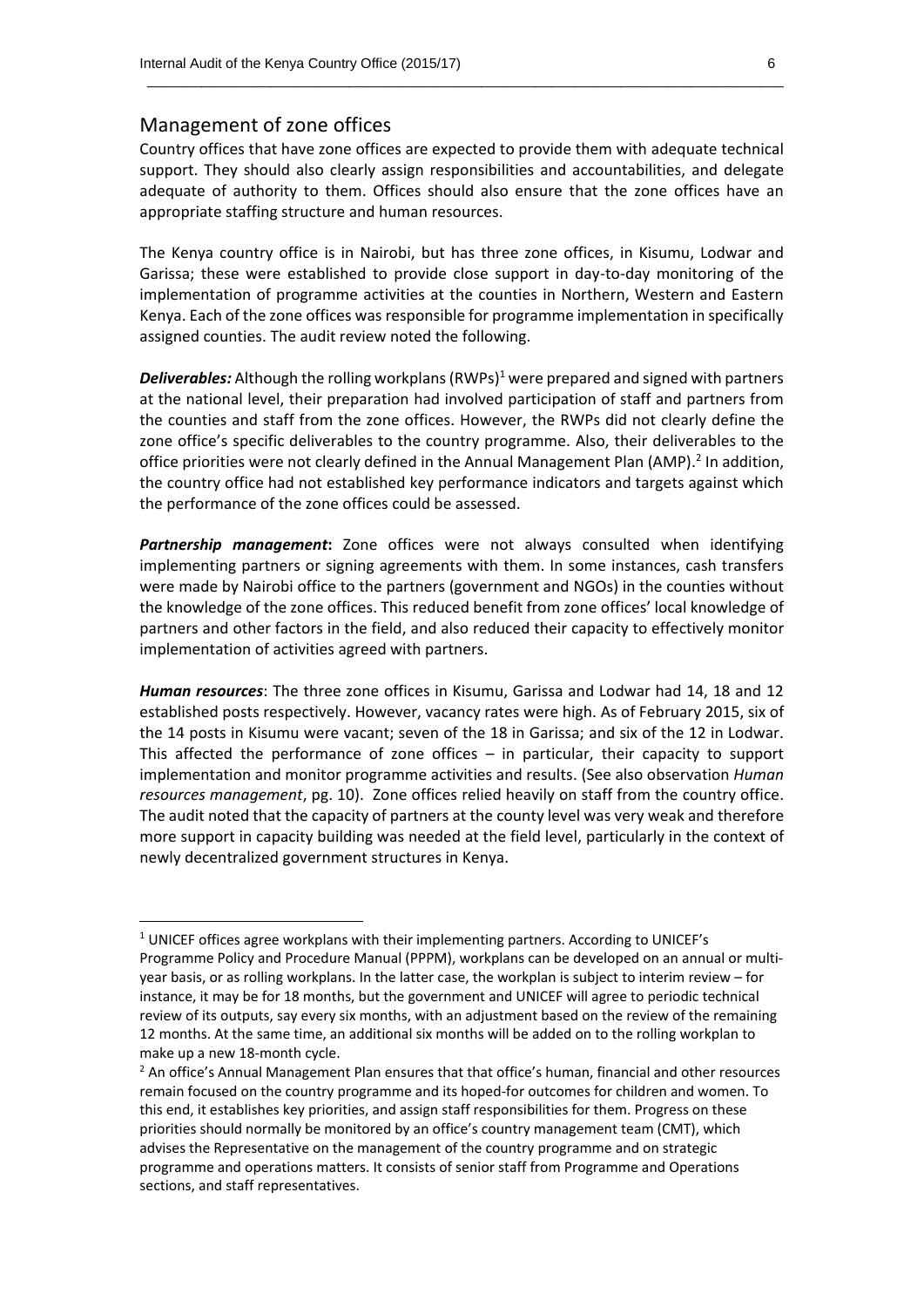*Oversight and technical support:* A review of the office's travel plans and trip reports showed that the Nairobi office's staff did not provide on-site oversight and technical support to staff in zone offices. This was due to weak supervision of, and lack of strategy for, oversight and technical support to zone offices.

 $\_$  , and the set of the set of the set of the set of the set of the set of the set of the set of the set of the set of the set of the set of the set of the set of the set of the set of the set of the set of the set of th

In interviews with staff at the zone offices, the audit noted that field monitoring visits by staff from the country office in Nairobi were not properly coordinated with the zone offices. This made it hard for the latter to ensure adequate logistical support for such visits without unnecessary disruption to ongoing zone-office operations. The office did require all travel to the field to be approved in consultation with the responsible zone offices, but this was not always done. Further, field trip reports of Nairobi staff travelling to field locations were not systematically shared with the zone offices, limiting knowledge sharing and learning opportunities.

**Agreed action 1 (high priority):** The office agrees to strengthen oversight and quality assurance, and to:

- i. Review and clearly define responsibilities and accountabilities of zone offices, with specific deliverables and performance targets that contribute to the achievement of the office's objectives and expected programme results.
- ii. Establish mechanisms to involve zone offices in matters of management of partnerships and cash transfers to partners in zone locations.
- iii. Establish a plan of action with specific timelines to fill vacant posts in zone offices, to ensure optimal staff capacity to support partners in programme implementation (including monitoring of activities).
- iv. Establish a structured and systematic process and standards for effective oversight and technical support to zone offices.
- v. Establish mechanisms to ensure effective coordination of field monitoring of Nairobi staff, including sharing of field monitoring trip reports with relevant staff at the zone offices.

Staff responsible for taking action: Chief of Field Operations; Chiefs of Field Offices and Chief of Operations

Date by which action will be taken: September 2015

#### Delegation of authorities

Each office is required to maintain a Table of Authority (ToA), setting out the authorities delegated to each staff member. The Representative should review the ToA periodically (preferably quarterly) to confirm its continued accuracy and appropriateness. The ToA should be reflected in the roles assigned within UNICEF's management system, VISION (from Virtual Integrated System of Information), which was introduced in January 2012.

Resource mobilization, budgeting, programming, spending and reporting are all recorded in VISION, along with much else. Representatives approve the provisioning of VISION user IDs and their corresponding roles, using the guidelines in UNICEF Financial and Administrative Policy No. 1: *Internal Controls and its supplements*. An understanding of these roles, and the responsibilities assigned to staff, is essential in approving role assignments. A key requirement is to ensure, as far as possible, adequate segregation of duties, so that no single staff member can carry out a whole process (for example ordering, receiving and payment) without checks and balances.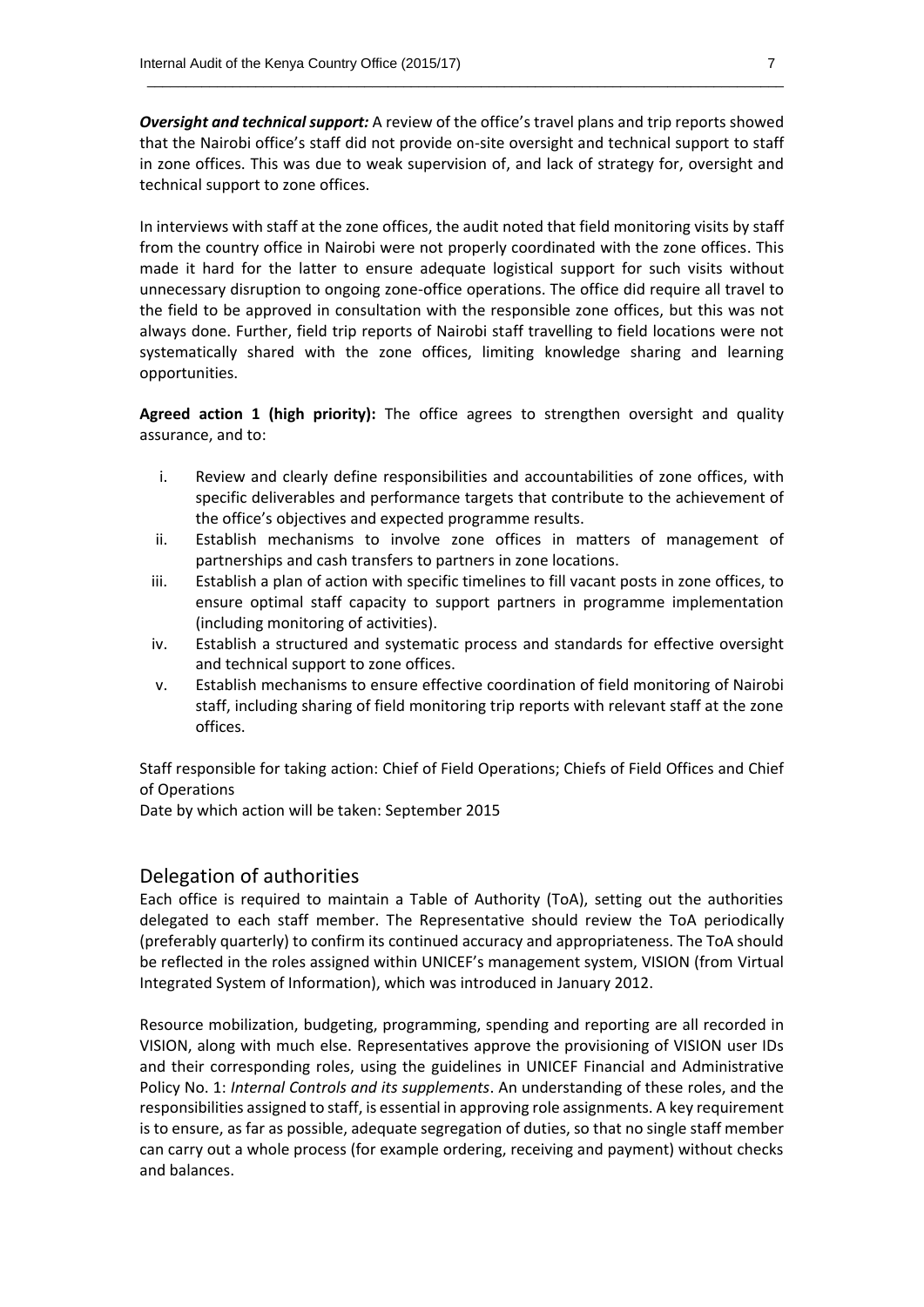The audit reviewed the ToA, delegation of financial signing authority, and VISION role mapping. It noted the following.

 $\_$  , and the set of the set of the set of the set of the set of the set of the set of the set of the set of the set of the set of the set of the set of the set of the set of the set of the set of the set of the set of th

*Assignment and delegation of roles:* The office had assigned 68 functional roles to 77 staff members through the ToA. However, the audit noted 14 inappropriate assignments. For instance, the Treasury Field role was assigned to three programme and non-finance staff. This role allows the field office to create a treasury transaction for account replenishment and should be assigned to staff who are responsible for the bank account replenishment function in an office.

*Consistency between the ToA and VISION roles*: There were several inconsistencies between the roles delegated in the latest ToA and the roles assigned in VISION. For instance, the roles of authorizing, receiving and programme level two (L2) were assigned to a Water, Sanitation and Hygiene (WASH) specialist in VISION, although these roles were not delegated to the staff member in the ToA. Similarly, the roles of certifying and receiving officers were delegated to programme assistant and WASH specialist respectively in the ToA, but were not entered in VISION. These inconsistencies were due to staff changes, weak oversight, and absence of periodic review and update of the ToA. Inconsistencies in the authorities delegated in the Manual ToA and VISION increased the risk of inappropriate transactions.

*Segregation of roles:* Based on the review carried out on 11 February 2015, the audit noted 20 cases of segregation-of-duties conflicts (five high risk, five medium risk and 10 low risk). For instance, bank reconciliation, general ledger and paying officer roles were assigned to a finance officer in VISION. Conflicting roles increased the risks for misconduct and inappropriate transactions being processed without being detected.

*Implementation of release strategy:* According to the office's release strategy, which defines the process and authority for approving sales orders and purchase orders, all sales orders exceeding US\$ 50,000 required third release (approval) by the Chief of Operations. However, the third release was not done as required in any of the 11 cases sampled. The release strategy also required the fourth release (approval) by the Representative for sales orders that exceed \$100,000. In two of seven such sales orders sampled, unauthorized staff members performed the fourth release.

*ToA review and update:* Heads of offices are expected to review the ToA periodically, preferably quarterly. The office did not do this; the last two updates had been done in June and July of 2013 and 2014 respectively. The supporting documents used in updating the ToA in 2014, and which served as a basis for registering the approved roles in VISION, could not be found in the file and were therefore not provided to the audit team.

The office acknowledged the above weaknesses and stated that it had started to address them. For example, it reviewed and updated the ToA during the audit in February 2015.

**Agreed action 2 (medium priority):** The office agrees to:

- i. Ensure roles are appropriately assigned in VISION in accordance with staff member's functions and responsibilities, and that roles assigned in the Table of Authority (ToA) are correctly registered in VISION.
- ii. Establish a process to ensure adequate segregation of duties is maintained and any conflicts are removed or mitigated.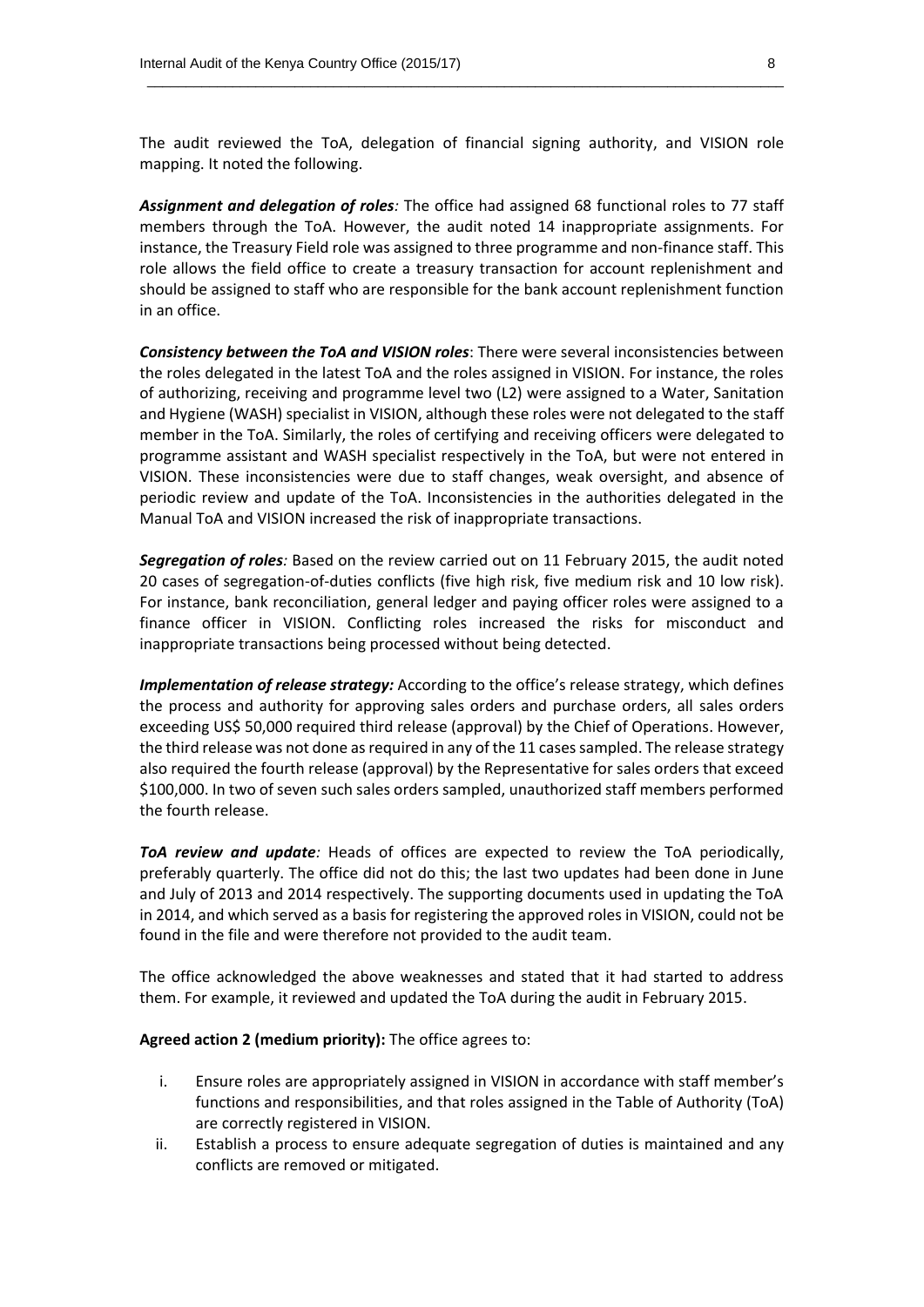iii. Comply with the release strategy for approval of sales orders by ensuring that only authorized staff approve (release) sales orders.

 $\_$  , and the set of the set of the set of the set of the set of the set of the set of the set of the set of the set of the set of the set of the set of the set of the set of the set of the set of the set of the set of th

iv. Assign responsibilities and conduct a regular review and update of the ToA, preferably quarterly, including the mapping of functional roles in VISION to ensure their continued accuracy and appropriateness.

Staff responsible f*o*r taking action: Chief of Field Operations and Chief of Operations Date by which action will be taken: June 2015

#### Risk management

Offices are expected to put in place systems and processes for identifying, assessing and managing risks that threaten the achievement of the objectives of the country programme. Offices are also expected to implement action plans to mitigate identified risks.

Under UNICEF's Enterprise Risk Management (ERM) policy, offices should perform a Risk and Control Self-Assessment (RCSA). The RCSA is a structured and systematic process for the assessment of risk to an office's objectives and planned results, and the incorporation of action to manage those risks into workplans and work processes. The risks and their mitigation measures are recorded in a risk and control library.

The office had conducted an RCSA in 2013 and identified 37 risks, of which 19 were assessed as significant. The five most significant risk areas were identified as: fraud and misuse of resources; funding and external stakeholder relations; budget and cash management; natural disasters and epidemics; and devolution of the government structure. The office drew up an action plan with mitigating actions, and included the most significant five risk areas in the Country Programme Management Plan (CPMP).<sup>3</sup> It also reported them in the ERM reporting module in the UNICEF performance management system.

However, the audit also noted the following.

**.** 

*Risk analysis:* The office included, in the July 2013-June 2014 workplans, a risk profile for each programme with specific mitigating actions. However, the risk profiles of five of the eight sections (Education, Nutrition, WASH, Advocacy and Partnership, Planning Monitoring and Evaluation) lacked a risk analysis and assessment in terms of likelihood and impact of each risk. (Those for the other three sections – Health, Child Protection and Communication for Development – did have them.) In addition, the risk analysis for the July 2014-June 2016 RWPs had not been updated as of February 2015.

*Monitoring mitigating actions***:** Senior management monitored the implementation of mitigating actions pertaining to the five most significant risk areas, while those for the other 32 risk areas were monitored by programme sections. However, progress made against mitigating actions was not well enough documented to enable an independent review at the programme section level.

The office was aware of the above weaknesses. During the audit in February 2015, it updated the risk profile and uploaded it to the ERM portal of the UNICEF intranet. It also held an ERM

<sup>&</sup>lt;sup>3</sup> When preparing a new country programme, country offices prepare a country programme management plan (CPMP) to describe, and help budget for, the human and financial resources that they expect will be needed.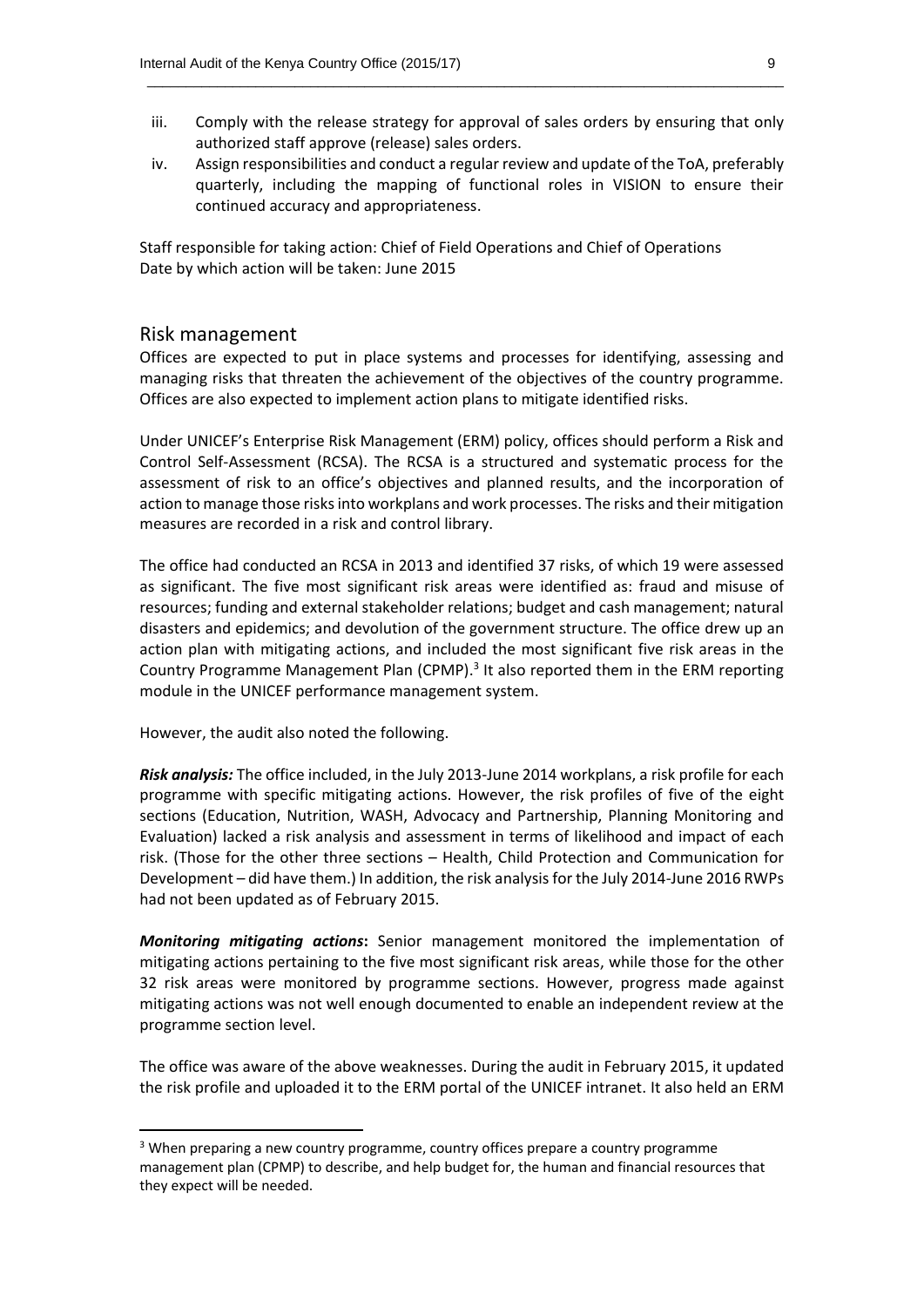workshop on 19-20 February 2015 to improve risk management skills of staff.

**Agreed action 3 (medium priority):** The office agrees to:

i. Ensure that the risk profile of each programme section includes an assessment of likelihood and impact of each risk and is regularly updated to reflect changes in the risk environment.

 $\_$  , and the set of the set of the set of the set of the set of the set of the set of the set of the set of the set of the set of the set of the set of the set of the set of the set of the set of the set of the set of th

ii. Establish oversight and accountability mechanisms to ensure progress against mitigating actions is adequately monitored and reported to the country management team for review.

Staff responsible for taking action: Outcome Team Leads; Deputy Representative and Chief of **Operations** 

Date by which action will be taken: June 2015

#### Human resources management

As of 26 February 2015, the office had 206 established posts comprising of 39 international professional (IP), 77 national professional (NO), 83 general service staff (GS) and seven UN Volunteers.

The office had set a standard duration for completing the recruitment process – three months for both national and international staff. There was a Central Review Body (CRB) to review appointments. The office completed 59 recruitments between January 2014 and February 2015.

The audit noted the following.

*Vacancies***:** At the time of the audit, 73, or 35 percent, of total established posts were vacant. About a quarter of the vacant posts were in the three zone offices; those had been vacant for an average of more than seven months at the time of the audit. Vacant posts put strain in the existing staff and affected their ability to fulfil their monitoring responsibilities, including oversight and technical support to staff located in zone offices. Given the huge number of recruitments (over 80 posts) at the start of the country programme, the existing capacity of the human resources unit was overstretched. These delayed recruitments were likely to affect programme implementation.

*Timeliness of recruitment***:** Although the office maintained a talent group, a review of a sample of eight recruitments noted that in five of the eight cases, it took between four to five months to complete a recruitment. The average was four months, which exceeded the office's own standard of three months. This was due to inadequate recruitment planning -- including nonavailability of selection panel and contract review body (CRB) members.

*Composition of selection panel:* In six of the eight cases reviewed, the office did not ensure that the composition of the selection panel was gender-balanced as required by the executive directive on staff selection (CF/EXD/2013-004). For instance, a selection panel of three would be comprised of all male or all female panel members.

*Evaluation criteria:* The office did not ensure that the evaluation criteria were consistently established prior to commencement of assessment. Where the criteria were established before the assessment, they were not always adhered to. For instance, in two of the eight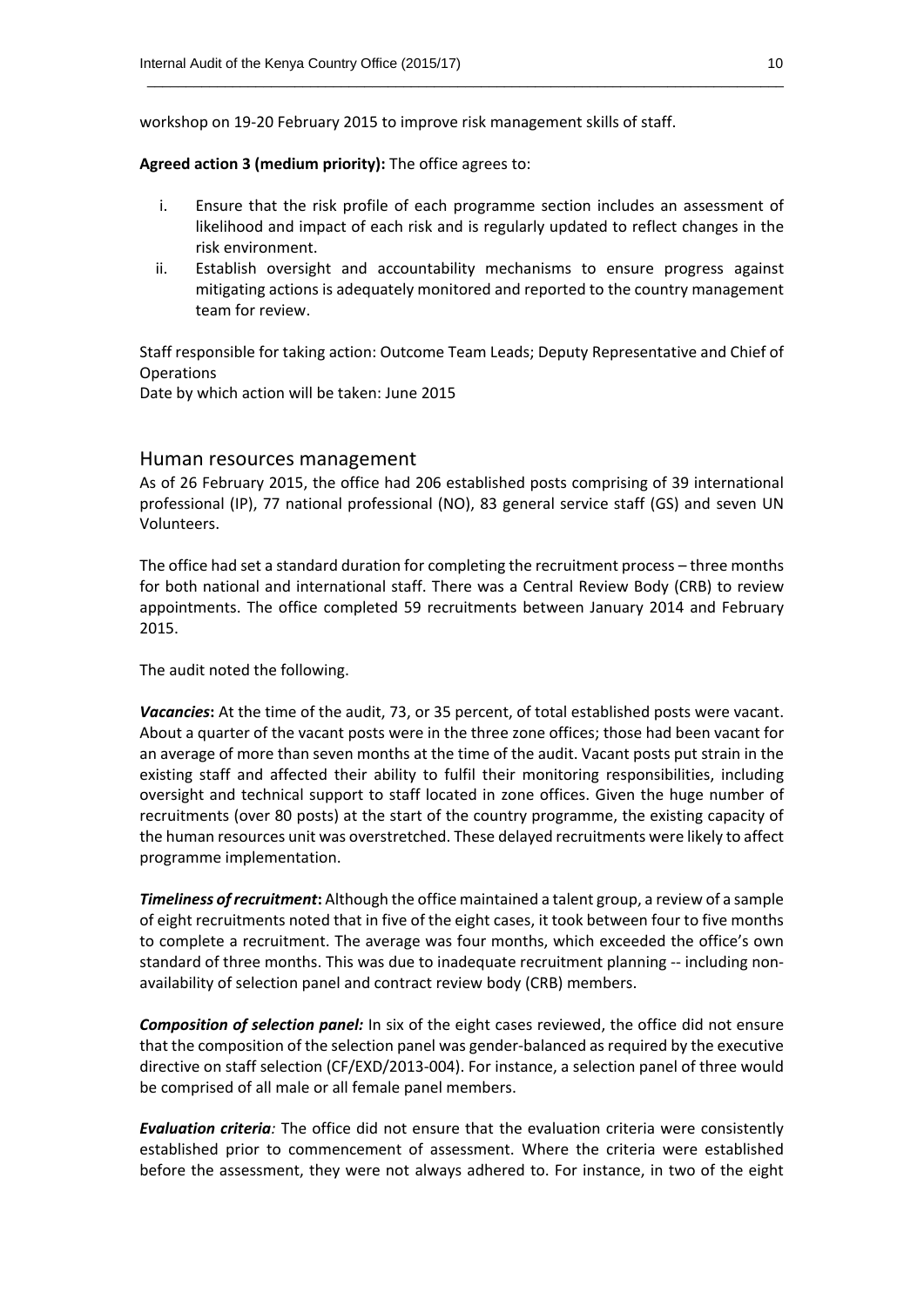samples reviewed, a candidate who did not meet the threshold after the written test waslater included for the competency-based interview. The justification given for such inclusion was that the candidate "slightly missed the cut-off mark". In another example, two candidates were rated equally in the four competencies evaluated during the competency-based interview. However, one was found suitable for the post while the other was considered unsuitable without sufficient rationalization.

 $\_$  , and the set of the set of the set of the set of the set of the set of the set of the set of the set of the set of the set of the set of the set of the set of the set of the set of the set of the set of the set of th

In addition, the evaluation matrix in six instances did not include justification for the ratings given for developing proficiency (DP) and not-proficient (NP). The selection procedures require justification to be documented whenever DP or NP is given. Failure to establish and consistently apply evaluation criteria increased the risk of incorrect decisions on selection of candidates.

*Training:* The office had a learning and training committee (LTC) with appropriate terms of reference and adequate membership composition. It had produced a training plan for 2014; however, the implementation rate was about 33 percent by the end of the year. The plan had been developed without anticipating the impact of the changes in staff and programme priorities relating to the end of the country programme and the start of a new one in July 2014. In addition, the LTC lacked a system for capturing and monitoring all training undertaken by staff, including self-directed activities.

**Agreed action 4 (medium priority):** The office agrees to strengthen the oversight of the application of expected controls in recruitment, and to:

- i. Prioritize filling of the vacant posts.
- ii. Identify the causes of delays in recruitment and take measures to ensure is completed within the established timeline.
- iii. Ensure selection panel membership is gender-balanced.
- iv. Establish selection criteria prior to commencing assessments and ensure they are adhered to.
- v. Ascertain the root causes of low implementation of the training plan and establish a mechanism to prevent its recurrence, including ensuring plans are realistic and attainable.

Staff responsible for taking action: Human Resources Manager Date by which action will be taken: October 2015

#### Staff welfare and ethics

Offices are expected to establish mechanisms to enhance understanding between management and staff. They should also systematically promote ethical standards, including awareness of UNICEF's ethical policies, and procedures for reporting and investigating violations of those policies by staff, consultants and implementing partners.

The office had a Staff Association and a Joint Consultative Committee (JCC) to serve as a twoway channel between staff members and management. The office also had two peer support volunteers who had been trained. However, the audit noted the following.

*Staff Association:* According to the constitution, the Staff Association was required to hold elections for its executive committee members every two years. However, the executive committee members in 2014 and 2015 had been in their positions for the last three years.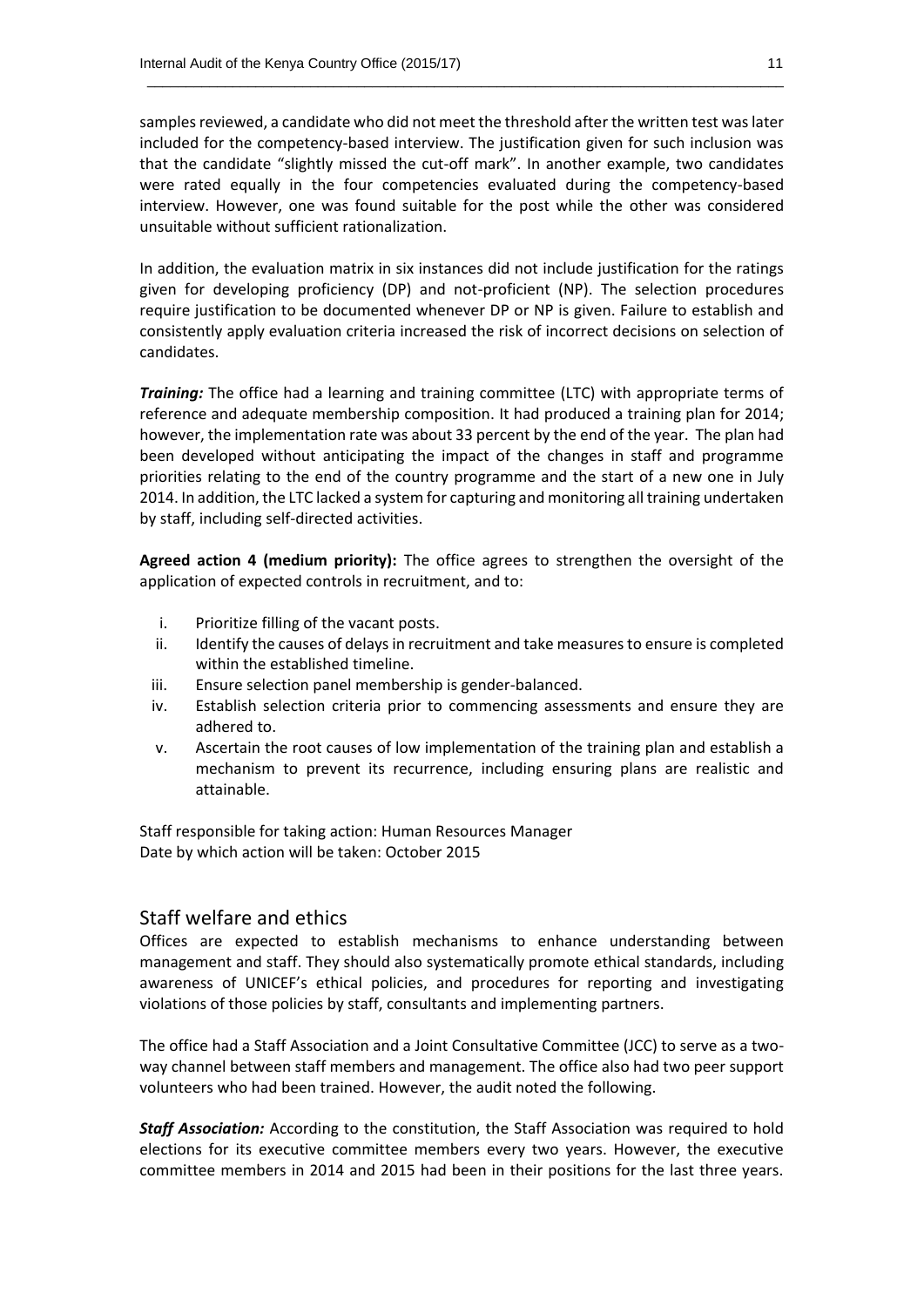The office explained that elections for the new leadership of the Staff Association were not held in 2014 due to staffing changes related to the start of the new country programme. Also, according to the constitution, the Staff Association's executive committee was to meet once every month, but it met only eight times in 2014. The office stated that there would be an election in 2015 and that nominations were being sought for candidates for the new leadership of the Staff Association in March 2015.

 $\_$  , and the set of the set of the set of the set of the set of the set of the set of the set of the set of the set of the set of the set of the set of the set of the set of the set of the set of the set of the set of th

In addition, although the zone offices had focal points for the staff association, they did not actively participate in the Staff Association meetings held in Nairobi.

Joint Consultative Committee (JCC): The JCC held meetings according to its terms of reference. However, the deliberations from the JCC meetings and progress on implementation of action points were not properly communicated to all staff. For instance, an action point agreed in the JCC meeting in September 2014 related to improving sharing of information on progress of recruitment had not been fully implemented as of February 2015. Insufficient communication of information on progress of recruitment of 83 abolished posts increased the risk of low staff morale, which could affect productivity. Further, although the JCC minutes were posted into an electronic "blackboard" in the shared drive, the Staff Association told the audit that notification of such postings was not emailed to all staff. In addition, while the action points from previous meetings were reviewed in subsequent JCC meetings, there was no mechanism for communicating progress on them to all staff.

*Ethics awareness:* There has been no formal training on ethics for staff at the country and zone offices in 2014. In addition, 53 of the 157 active staff in Kenya country office had not undertaken the on-line integrity awareness training; at the Lodwar zone office, only one of the 10 staff had done so. Further, the office had not systematically verified whether the partners and contractors had adopted anti-fraud and whistleblower protection policies. It had also not taken steps to share UNICEF's anti-fraud and ethics-related policies with partners.

**Agreed action 5 (medium priority):** The office agrees to:

- i. Support the Staff Association in strengthening its functioning to ensure that elections are held as per the constitution and the executive committee meets as expected, and encourage and assist active participation of the zone offices in the Staff Association.
- ii. Establish a mechanism to ensure timely communication to all staff of minutes of Joint Consultative Committee meetings and implementation of agreed actions.
- iii. Conduct ethics training and ensure that all staff at the country office and zone offices undertake the online integrity awareness training course.
- iv. Verify partners' adoption of anti-fraud and whistleblower policies, and, as appropriate, share copies of UNICEF's anti-fraud policy and whistleblower protection policies with partners, consultants and contractors.

Staff responsible for taking action: Human Resources Manager Date by which action will be taken: November 2015

#### Governance area: Conclusion

Based on the audit work performed, OIAI concluded that the controls and processes over governance, as defined above, needed improvement to be adequately established and functioning.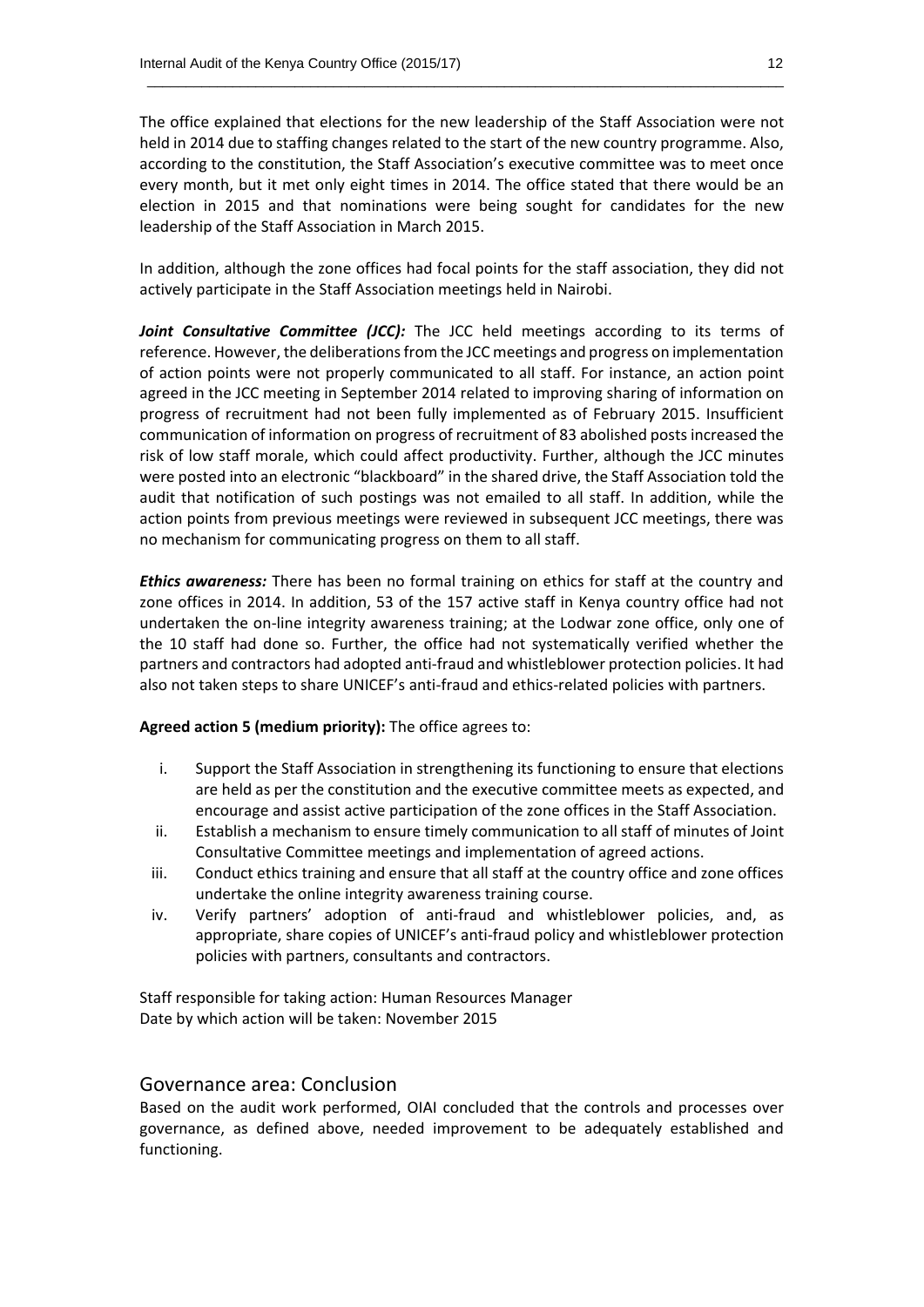### 2 Programme management

In this area, the audit reviews the management of the country programme – that is, the activities and interventions on behalf of children and women. The programme is owned primarily by the host Government. The scope of the audit in this area includes the following:

 $\_$  , and the set of the set of the set of the set of the set of the set of the set of the set of the set of the set of the set of the set of the set of the set of the set of the set of the set of the set of the set of th

- **Resource mobilization and management**. This refers to all efforts to obtain resources for the implementation of the country programme, including fundraising and management of contributions.
- **Planning**. The use of adequate data in programme design, and clear definition of results to be achieved, which should be specific, measurable, achievable, realistic and timebound (SMART); planning resource needs; and forming and managing partnerships with Government, NGOs and other partners.
- **Support to implementation**. This covers provision of technical, material or financial inputs, whether to governments, implementing partners, communities or families. It includes activities such as supply and cash transfers to partners.
- **Monitoring of implementation**. This should include the extent to which inputs are provided, work schedules are kept to, and planned outputs achieved, so that any deficiencies can be detected and dealt with promptly.
- **Reporting.** Offices should report achievements and the use of resources against objectives or expected results. This covers annual and donor reporting, plus any specific reporting obligations an office might have.
- **Evaluation**. The office should assess the ultimate outcome and impact of programme interventions and identify lessons learned.

All the areas above were covered in this audit.

The audit found that controls were functioning well in some areas. The country programme was aligned with the United Nations Development Assistance Framework (UNDAF)<sup>4</sup> and the national priorities in Kenya.

The country office had established mechanisms and effective controls on donor reporting and annual reporting. Out of 56 donor reports due during the period from January 2014 to February 2015, 55 (98 percent) were issued on time. A sampled review of seven donor reports established that the results presented in the reports were duly supported with means of verification. Similarly, the annual report for 2014 was timely and was prepared in accordance with established guidelines.

However, the audit also noted the following.

#### Baseline data and indicators

**.** 

The quality of baseline data used in establishing targets for results in workplans was unreliable. Some data were up to six years old, and in most cases the source and baseline year was not provided in the monitoring tools used by the sections.

In a few cases, the baseline figures were equal or greater than the target. For example, the

<sup>4</sup> The United Nations Development Assistance Framework (UNDAF) is a broad agreement between the UN as a whole and the government, setting out the latter's chosen development path, and how the UN will assist.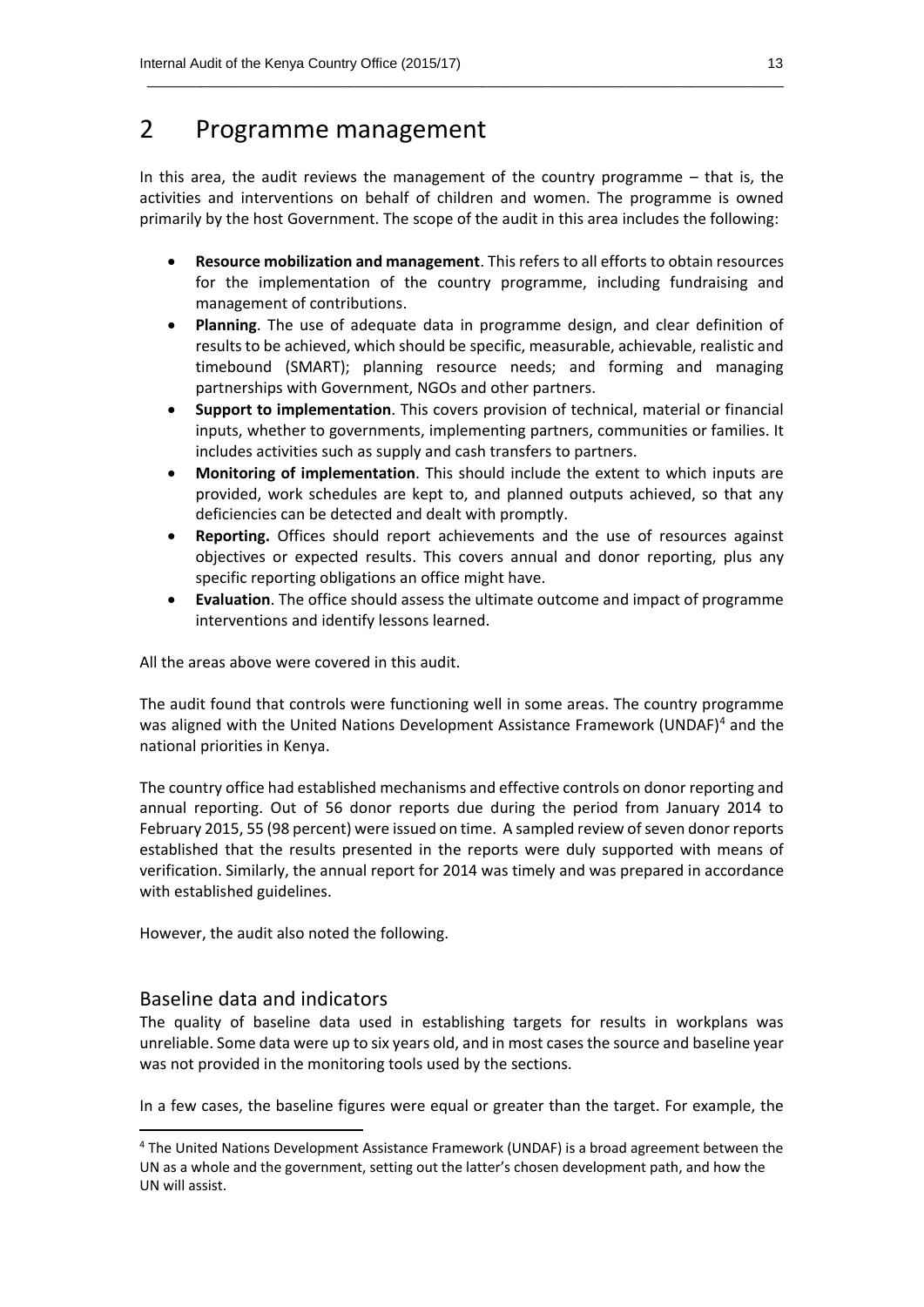baseline for "Human Immunodeficiency Virus (HIV)-positive pregnant women receiving antiretroviral therapy to prevent mother-to child HIV transmission" in one county was 133 percent against the four-year target of 90 percent. In several cases, the baseline data was not available at all.

 $\_$  , and the set of the set of the set of the set of the set of the set of the set of the set of the set of the set of the set of the set of the set of the set of the set of the set of the set of the set of the set of th

Lack of, or unreliable, baseline data let to unrealistic targets and made it hard to measure actual progress against expected results. For example, at the start of the country programme in July 2014, the baseline for "percentage of births attended by skilled health personnel" in one county was 7 percent and the target at the end of four years in June 2018 was 12 percent. However, the progress recorded in the assessment module in January 2015 showed an increase to 66 percent, exceeding the four-year target by 54 percent just in six months.

These weaknesses were partly due to inadequate prioritization of studies and related activities aimed at establishing current data for planning. Although the office had supported partners in conducting studies and surveys geared towards addressing gaps in data, these should have been given greater priority and undertaken much earlier in order to inform the planning process and establish targets and milestones for the new country programme that started in July 2014. In addition, inadequate oversight and quality assurance on work planning may have had contributed to the gaps noted on incomplete information on baselines and absence of outcome indicators.

The audit also noted that here were no indicators and targets established in the Results Assessment Module (RAM) for assessing progress on achievement of results at the outcome level for Health and Communication for Development (C4D) programmes (the other programmes had them).

**Agreed action 6 (medium priority):** The office agrees to strengthen its work planning process, oversight and quality assurance mechanisms to ensure that:

- i. Studies and surveys needed to address gaps in baseline data are carried out on a priority basis.
- ii. The source of data and baseline year are provided in the results-monitoring tools and in the Results Assessment Module.
- iii. Performance indicators for outcomes are established and entered into the Results Assessment Module for the Health and Communication for Development programmes.

Staff responsible for taking action: Research and Evaluation Officer; Outcome Leads; Chief of Planning, Monitoring and Evaluation; Chief of Health; and Chief of Communication for Development

Date by which action will be taken: June 2015

#### Work planning and budgeting

The audit reviewed the adequacy of controls in programme planning for the periods 2013- 2014 and 2014-2016, and noted the following.

*Timeliness in signing workplans***:** The office prepared annual workplans (AWPs) with partners for the period July 2013 to June 2014. However, these AWPs were only signed with partners in December 2013. At the start of the new country programme in July 2014, the office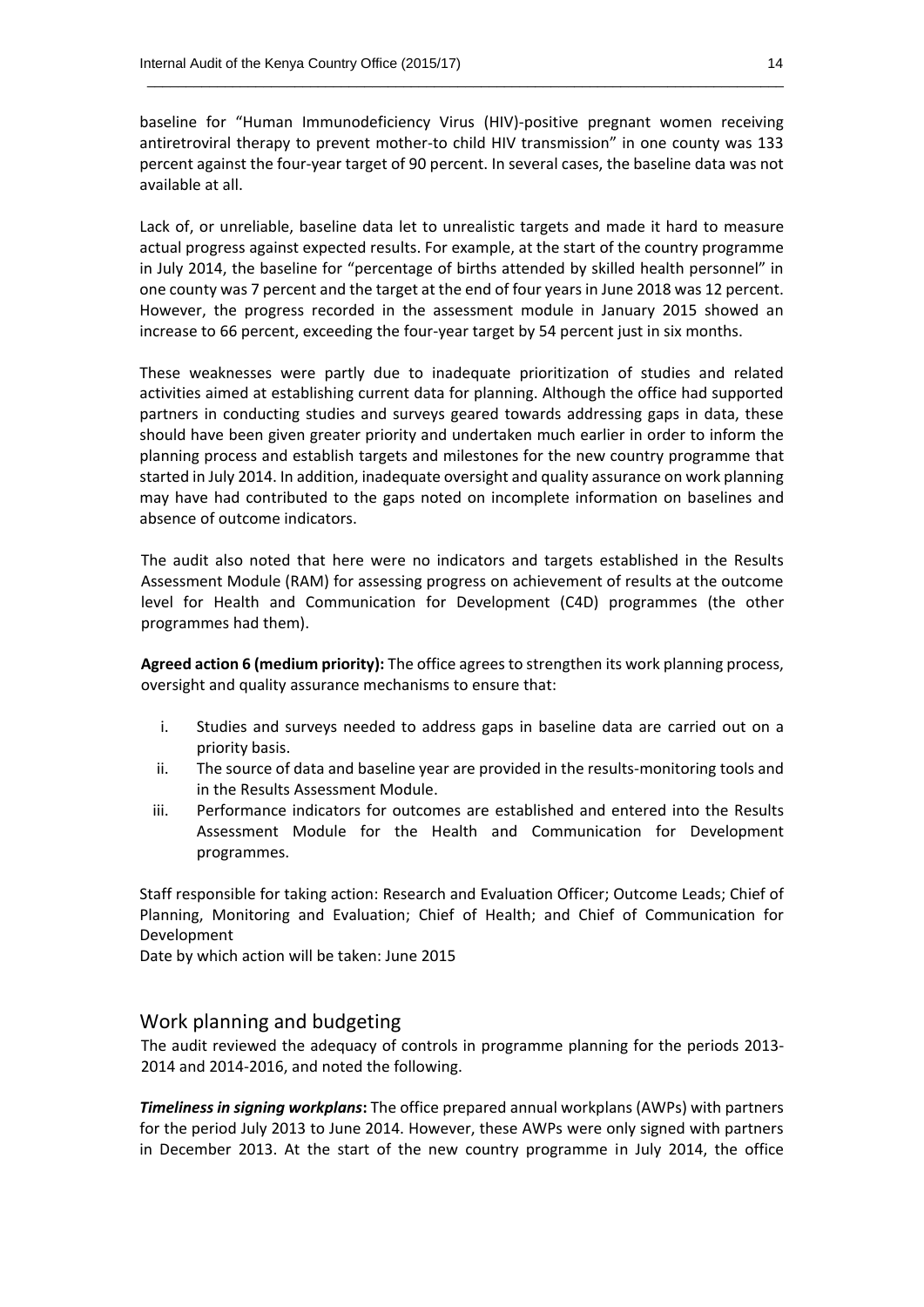prepared two-year RWPs<sup>5</sup> for the period from July 2014 to June 2016, but they were not signed with partners until eight months after the start of the implementation period.

 $\_$  , and the set of the set of the set of the set of the set of the set of the set of the set of the set of the set of the set of the set of the set of the set of the set of the set of the set of the set of the set of th

The office explained that the delays in signing of the RWPs for July 2014 to June 2016 were partly due to delays in signing of the first all-UN-wide workplans under Delivering as One (DaO), which had not been signed until February 2015. Further, the office noted that despite delays in signing the workplans, the implementation of activities continued based on the draft workplans in anticipation that they would eventually be signed without major changes. However, there was neither agreement with partners on such interim measures nor consultation with the Regional Office on whether to proceed with programme implementation without signed workplans. UNICEF's Programme Policy and Procedure Manual (PPPM) requires an approved workplan before making any disbursement. However, the PPPM does not provide guidance to country offices in case of protracted delays in signing workplans, such as was the case here.

*Budgeting***:** The budget estimates for programme results and activities in the RWPs were not supported with evidence-based unit costs. This limited the office's ability to demonstrate a clear linkage between inputs and outputs and ensure efficient use of resources to achieve results. The office stated that weaknesses in budgeting for workplan activities and results was mainly due to a lack of tools for costing activities and results in preparing workplans. There was no organization-wide guidance and tools for results-based budgeting and costing of activities by the country offices.

In addition, the actual funding allocations for some outputs recorded in the system (VISION) significantly exceeded the budget estimates reflected in the RWPs. For example, under Health, while the total budget for output 7.4 (delivery of child health services) as per RWP was US\$ 1.7 million, the total amount allocated to the output in VISION was US\$ 2.9 million. Partners visited at the Ministry of Health and the Ministry of Education indicated that although the RWPs contained budget amounts for outputs and activities, it had not been clarified to the partners what specific expenditure line items and amounts were admissible in making requests for implementation. This led to situations where much time was taken preparing and negotiating when submitting requests for cash transfers.

In the counties visited by the audit, the Government partners did not have copies of workplans and therefore did not know what areas and budgets would be supported by UNICEF during the programme implementation period. This was due to insufficient engagement with the partners to clarify specific areas of interventions and related budgets at the county level.

**Agreed action 7 (medium priority):** The Field Results Group (FRG) agrees to, in collaboration with the Division of Financial and Administrative Management (DFAM) and Data Research and Policy (DRP) Division, and other divisions as warranted:

- i. Provide guidance to country offices on how to proceed in situations of significant delays in signing of annual workplans due to reasons beyond the control of the country office.
- ii. Issue budgeting tools and guidance to assist country offices in costing workplan activities and output results.

Staff responsible for taking action: Chief, Programme Design and Guidance, FRG Date by which action will be taken: December 2015 (i), July 2016 (ii)

**.** 

<sup>5</sup> Rolling workplans. See footnote on p6 above.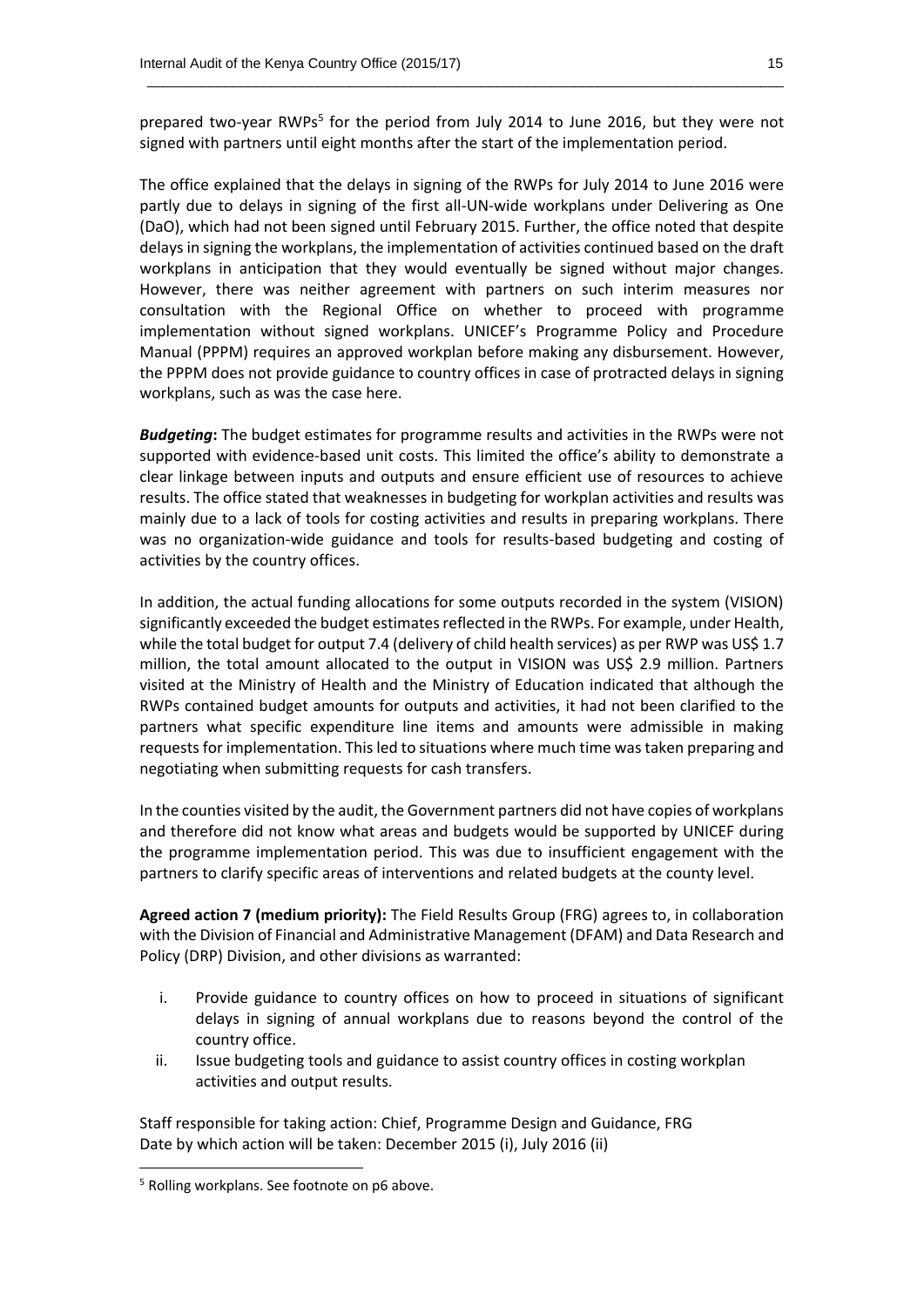#### Grants management

The audit reviewed the management of grants to establish whether: funds received were spent on time; financial commitments for services rendered or goods received were paid for (expensed) before the financial closure of the grant; and any extension of the grant was requested at least two months before the expiry of grants. The audit noted the following.

 $\_$  , and the set of the set of the set of the set of the set of the set of the set of the set of the set of the set of the set of the set of the set of the set of the set of the set of the set of the set of the set of th

*Expired grants:* As of January 2015, the office had six grants expiring by 31 March 2015 with a total unutilized amount of US\$ 1.5 million. On 18 February 2015, six grants expiring in three months had unutilized funds (i.e. without commitments) totaling US\$ 718,000. Unutilized funds meant that no commitments in the form of cash, purchase orders or contracts have been raised against those funds. After expiry of the grants, funds are not be accessible for raising commitments and have to be returned to the donors. In 2014, the office had eight grants which expired with unutilized funds amounting to US\$ 941,000. The unutilized amounts on individual expired grants ranged from US\$ 21,000 to US\$ 423,000. The office explained that the grant with unutilized balance of US\$ 423,000 was received three months late and could not be extended in 2014, resulting in a refund to the donor.

*Un-expensed commitments after financial closure:* Following expiry of grants, the office is required to ensure that all financial commitments for services rendered or goods received are paid for (expensed) before the financial closure of the grant. As of January 2015, the office had US\$ 544,600 committed but un-expensed on grants reaching financial closure within one to two months. Untimely spending of commitments could lead to loss of funds if not expensed before financial closure of grants.

*Extension of grants:* Three of the five requests for extension of grants in 2014 were not submitted at least three months before expiry of the grant as required. One was submitted within two and half months while the other two were submitted with less than a month to go. This could limit the office's ability to commit funds even where an extension is approved, and may lead to loss of funds if it is not.

The office said that it was aware of the above weaknesses on grants management, and that it had started to strengthen oversight and had put in place monitoring mechanisms to ensure timely utilization of funds and submission of requests for extensions. As a result, the office stated, the balance of unutilized funds on the aforementioned six grants had been reduced from US\$ 718,000 in February 2015 to US\$ 411,000 by 7 March 2015.

**Agreed action 8 (medium priority):** The office agrees to strengthen oversight of application of expected controls over grants management to ensure commitments are raised by responsible staff in programme sections, on time, before expiry of grants; expenditures are incurred against open commitments before financial closure of expired grants; and grantextension requests are submitted to donors well in advance of expiry dates.

Staff responsible for taking action: Programme Budget Officer and Head of Quality Assurance Date by which action will be taken: October 2015

#### Management of programme cooperation agreements

The country office disbursed cash transfers to 84 implementing partners (54 government and 30 NGOs) in 2014. They amounted to US\$ 27 million, of which US\$ 12.1 million was disbursed to government partners and US\$ 14.8 million was disbursed to NGOs. Of all the 84 partners, 38 partners (22 NGOs and 16 government) received over US\$ 100,000, and 15 of them over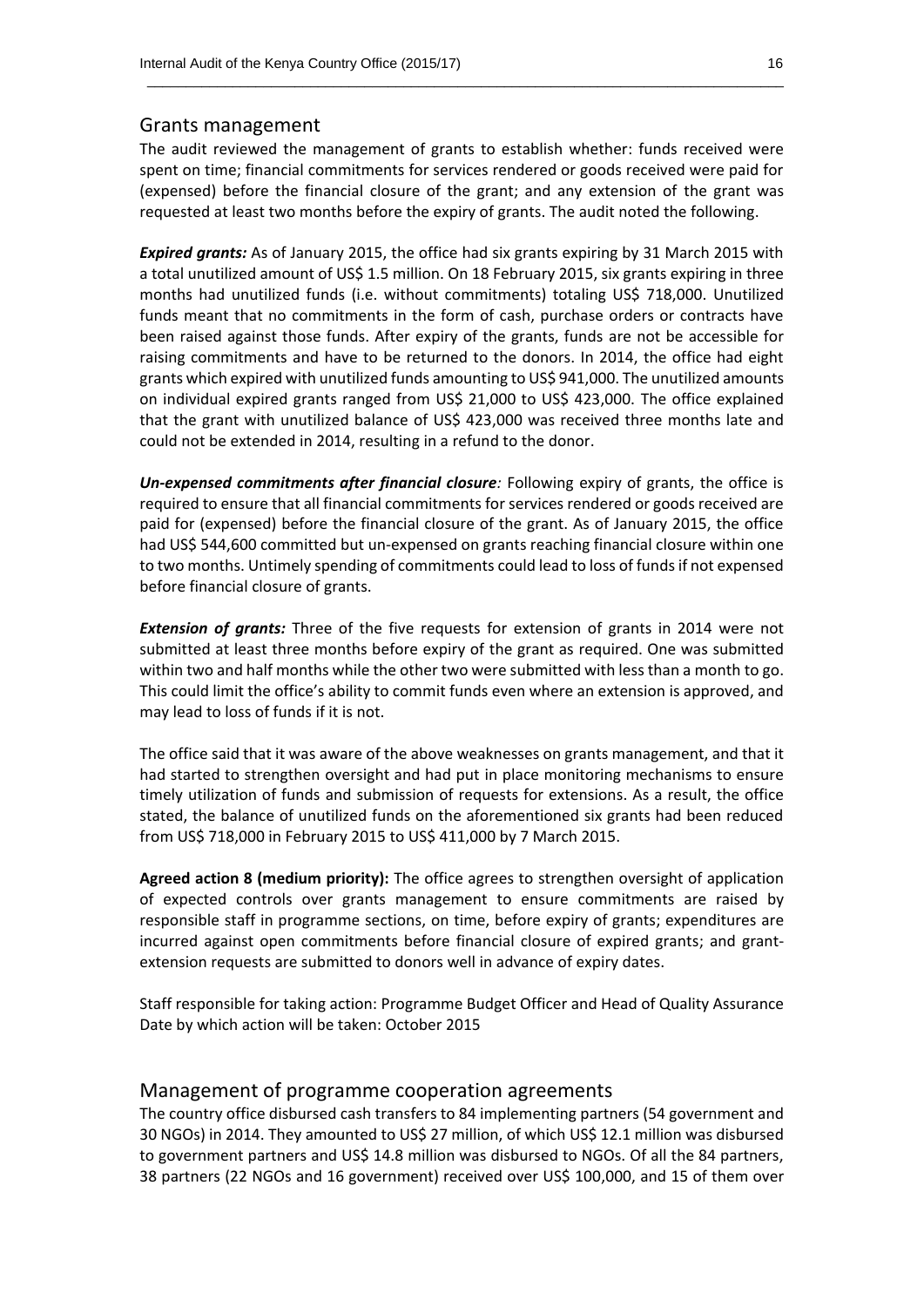US\$ 500,000, in 2014. The audit noted the following.

*PCA process***:** One of the two NGOs visited said that the preparation process for signing of programme cooperation agreements (PCAs) took four to five months. Also, two cases were noted where activities had not been completed on expiring PCAs, the process for extension of the duration of the PCA was slow, leading to situations where the PCAs expired while activities were ongoing. The office explained that, in one of the two cases noted, the PCA proposal was submitted six weeks after the deadline. Discussions with programme sections working with the partner suggested that the partnership arrangement would need to be reviewed or evaluated to identify lessons learned and courses of actions to strengthen the partnership.

 $\_$  , and the set of the set of the set of the set of the set of the set of the set of the set of the set of the set of the set of the set of the set of the set of the set of the set of the set of the set of the set of th

The audit noted two cases where the extension of PCAs was signed by UNICEF and partners two to three months after the expiry date of the PCAs. One partner stated that in one case it had to use its own resources to continue with the activities without the assurance that the extension would be approved by UNICEF. Although the office had established a standard timeframe for signing new PCAs (maximum of 28 days), the actual timeframe was not monitored to ensure compliance with established standard.

*Reporting:* The audit noted that partners did not always comply with reporting requirements stipulated in the PCAs. For example, the monthly or quarterly activity reports were not provided in the prescribed format, missing important required information. This included analysis of main achievements and cumulative achievements against targets, challenges/constraints, and lessons learned and proposed actions for the next month/quarter. Also, partners did not submit annual certified financial reports, although this was required in the signed agreements. This was due to inadequate oversight and monitoring to ensure reporting in accordance with the PCA requirements.

#### **Agreed action 9 (medium priority):** The office agrees to:

- i. Establish monitoring mechanisms to ensure that the programme cooperation agreement (PCA) preparation process is completed according to the established standard timeframe and that, where applicable, extensions are processed and signed with partners before expiry of existing PCAs.
- ii. Review the partnership arrangements for all sectors with the relevant partner to identify causes of identified bottlenecks and specific courses of actions to address them.
- iii. Develop oversight checklists to be used by programme staff to monitor that partners submit progress reports with agreed formats and content as required.

Staff responsible for taking action: Fund Monitoring Specialist; Chair of the PCA Review Committee; Chief of Planning, Monitoring and Evaluation; Monitoring Officer; and Head of Quality Assurance

Date by which action will be taken: June 2015

#### Partners' capacity for financial management

Offices are expected to identify and address risks relating to financial management capacity of partners. During a visit to two NGOs, the audit noted common weaknesses in partners' internal controls. For example, the bank reconciliation was done by staff who were also involved with processing payments, writing cheques, depositing receipts and posting payments. Also, one partner did not have a documented delegation of authority for financial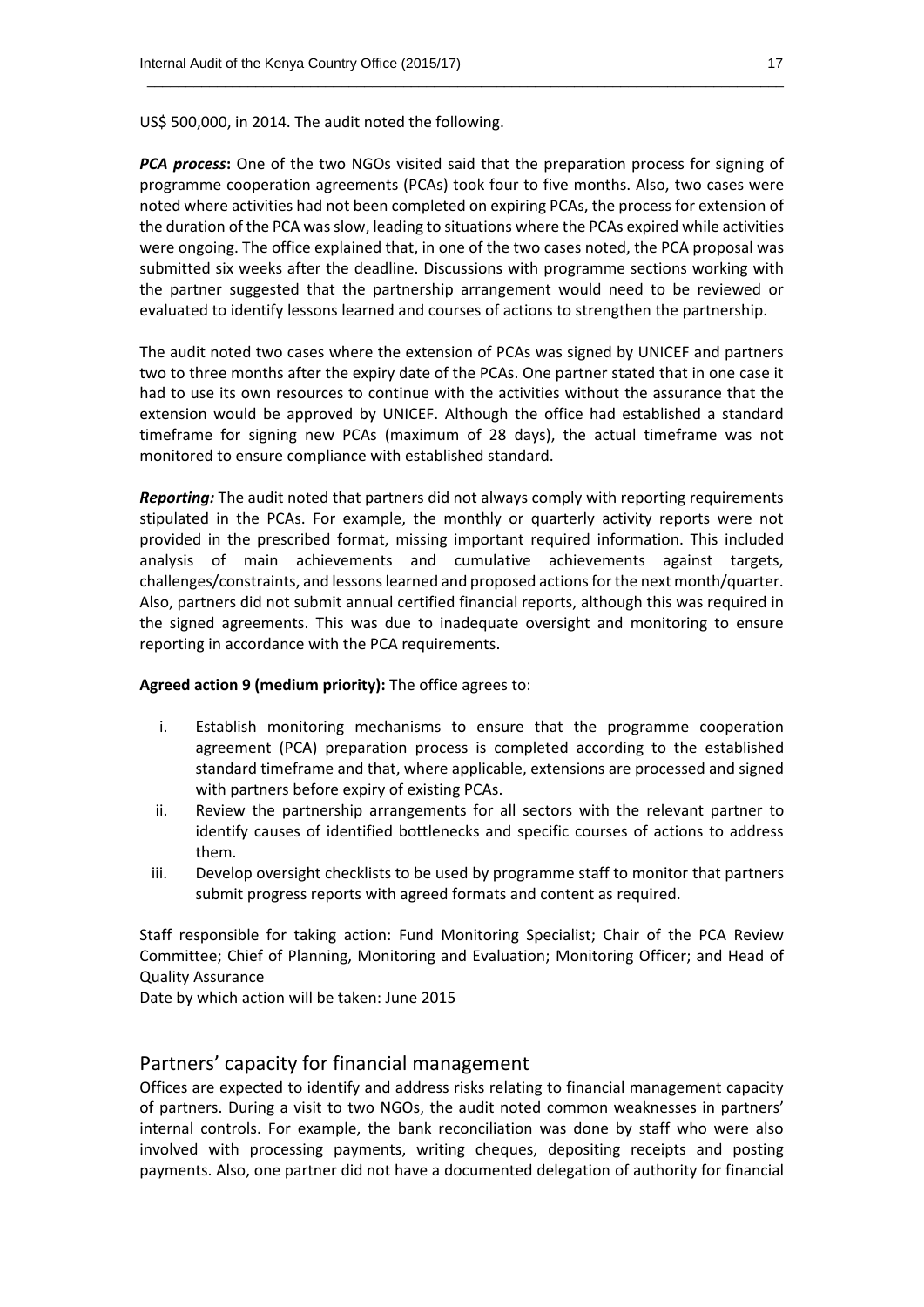controls; the other did, but it was not signed by the head of the office. In addition, one partner had accounts payable transactions that had not been cleared for two months.

 $\_$  , and the set of the set of the set of the set of the set of the set of the set of the set of the set of the set of the set of the set of the set of the set of the set of the set of the set of the set of the set of th

Similarly, a visit to the Ministry of Education (MoE) and Ministry of Health (MoH) identified the following:

- *Bank reconciliation***:** Neither the MoE nor MoH prepared bank reconciliations regularly. As of February 2015, the MoE had not done one since June 2014. At the MoH, the bank reconciliation for January 2015 had not been done as of 24 February 2015.
- *Expenditure records***:** Neither Ministry maintained records of detailed expenditures well. There was no book of accounts maintaining a chronological record of expenditures in one place. The Excel expenditure sheets were kept in different files, were not referenced to the payment documents and were not linked to the specific line items reported in the FACE form.
- Filing system: Neither Ministry filed FACE forms<sup>6</sup> chronologically and they could not be easily retrieved from a single filing point. Moreover, required information such as activity reports pertaining to reported expenditures was not filed together with the FACE forms.
- *Segregation of duties***:** The accountant at the MoH, who was an authorized bank agent, withdrew cash from the bank and paid for activities conducted at national level. The same person recorded the cash transactions in the cash book, compiled expenditure documents, prepared expenditure reports and performed the bank reconciliation. These were conflicting duties that increased the risks of fraud and irregularities.
- *Certification of payments:* At the MoH, payment documents such as invoices and payment sheets were received directly by the accountant for settlement of advances without being certified by the programme officers responsible for specific activities.
- *Electronic payments:* The MoE made electronic payments directly to payees' bank accounts. However, the accounting department did not maintain a record of payee's bank details certified by the payees. Thus, it was not possible to verify whether payments were being made to authorized payees' bank accounts.
- *Training***:** The accountant at the MoE who was responsible for managing the funds received from UNICEF had never received training from it on management of its cash transfers.

Although all the partners visited by the audit team had been micro-assessed, with capacity gaps identified in the micro-assessment reports, the office had not followed up to make sure that recommendations made in the micro-assessments were addressed by the partners (see also observation *Harmonized Approach to Cash Transfers*, below). In addition, no financial spot checks had been done by the office for the MoH and MoE in 2014. Weak capacity of partners in management of cash transfers limited the office's assurance that funds disbursed were used for the intended purposes.

**Agreed action 10 (medium):** The office agrees to review the findings pertaining to partners visited by the audit, revise the risk profile of those partners, and implement a strategy to address internal control weaknesses as part of capacity-building efforts under the Harmonized Approach to Cash Transfers (HACT).

**.** 

<sup>6</sup> The Funding Authorization Certificate of Expenditure (FACE) form is used by the partner to request and liquidate cash transfers. It is also used by UNICEF to process the requests for and liquidation of cash transfers. The FACE forms should reflect the workplans, which set out the activities for which funds are being requested, or on which they have been spent. The FACE form was designed for use with the Harmonized Approach to Cash Transfers (HACT) framework, but can also be used outside it.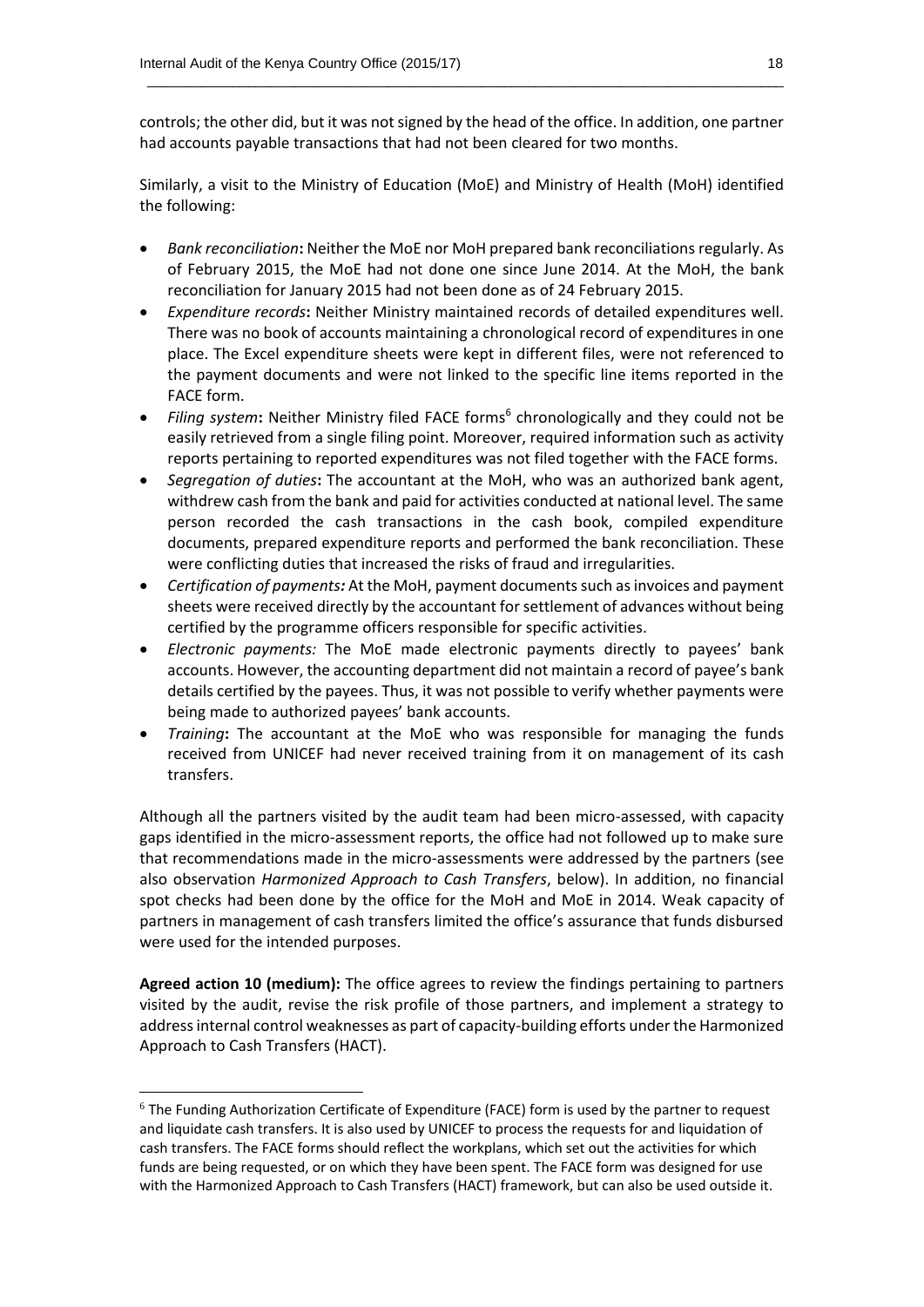Staff responsible for taking action: Head of Quality Assurance Date by which action will be taken: October 2015

#### Harmonized Approach to Cash Transfers (HACT)

Offices are expected to implement the Harmonized Approach to Cash Transfers (HACT). With HACT, the office relies on implementing partners to manage and report on use of funds provided for agreed activities. This reduces the amount of supporting documentation UNICEF demands from the partner, thus cutting bureaucracy and transaction costs.

 $\_$  , and the set of the set of the set of the set of the set of the set of the set of the set of the set of the set of the set of the set of the set of the set of the set of the set of the set of the set of the set of th

HACT makes this possible by requiring offices to systematically assess the level of risk before making cash transfers to a given partner, and to adjust their method of funding and assurance practices accordingly. HACT therefore includes micro-assessments of implementing partners expected to receive US\$ 100,000 or more per year from UNICEF. For those receiving less than this figure, offices should consider whether a micro-assessment is necessary; if they think it is not, they can apply a simplified financial management checklist set out in the HACT procedure. At country level, HACT involves a macro-assessment of the country's financial management system.

As a further safeguard, the HACT framework requires offices to carry out assurance activities regarding the proper use of cash transfers. Assurance activities should include spot checks, programme monitoring, scheduled audit and special audits. There should be audits of implementing partners expected to receive more than US\$ 500,000 during the programme cycle. HACT is also required for UNDP and UNFPA and the agencies are meant to work together to implement it.

The audit noted the following.

 $\overline{a}$ 

*Governance of HACT*: The office had established a HACT Governance Committee (HACT-GC) in October 2014. The HACT-GC, co-chaired by the Deputy Representative and the Chief of Operations, had members from operations and programme. Its terms of reference required the members to meet once in every two months to identify challenges, follow-up actions and report to the Programme Coordination and Operations Group. However, 2015 the HACT-GC had not met in 2015 (as of 13 February). Further, the CMT agenda and discussions did not include review of HACT implementation.

At the UN inter-agency level, a HACT working group was established in November 2014 with memberships from UN agencies (chaired by UNICEF). The role of the HACT working group is to coordinate and support HACT implementation in Kenya, and its members were to meet twice a month. However, as of February 2015, the working group was not yet fully functioning and its members had not yet met since its establishment in November 2014.

*Macro-assessment:* The UNCT in Kenya had not done a macro-assessment since the start of implementation of HACT in Kenya in 2009. This limited the office's ability to identify and address specific risks and capacity gaps associated with management of cash transfers through the public financial management system. Also, according to HACT guidelines, lack of macro-assessment means that a Supreme Audit Institution (SAI) $^7$  in the country cannot be used to conduct scheduled audits of implementing partners.

 $<sup>7</sup>$  The Supreme Audit Institution in a country is typically the Comptroller General, Auditor General or</sup> National Audit Office. In the case of Kenya it is the Kenya National Audit Office (KENAO).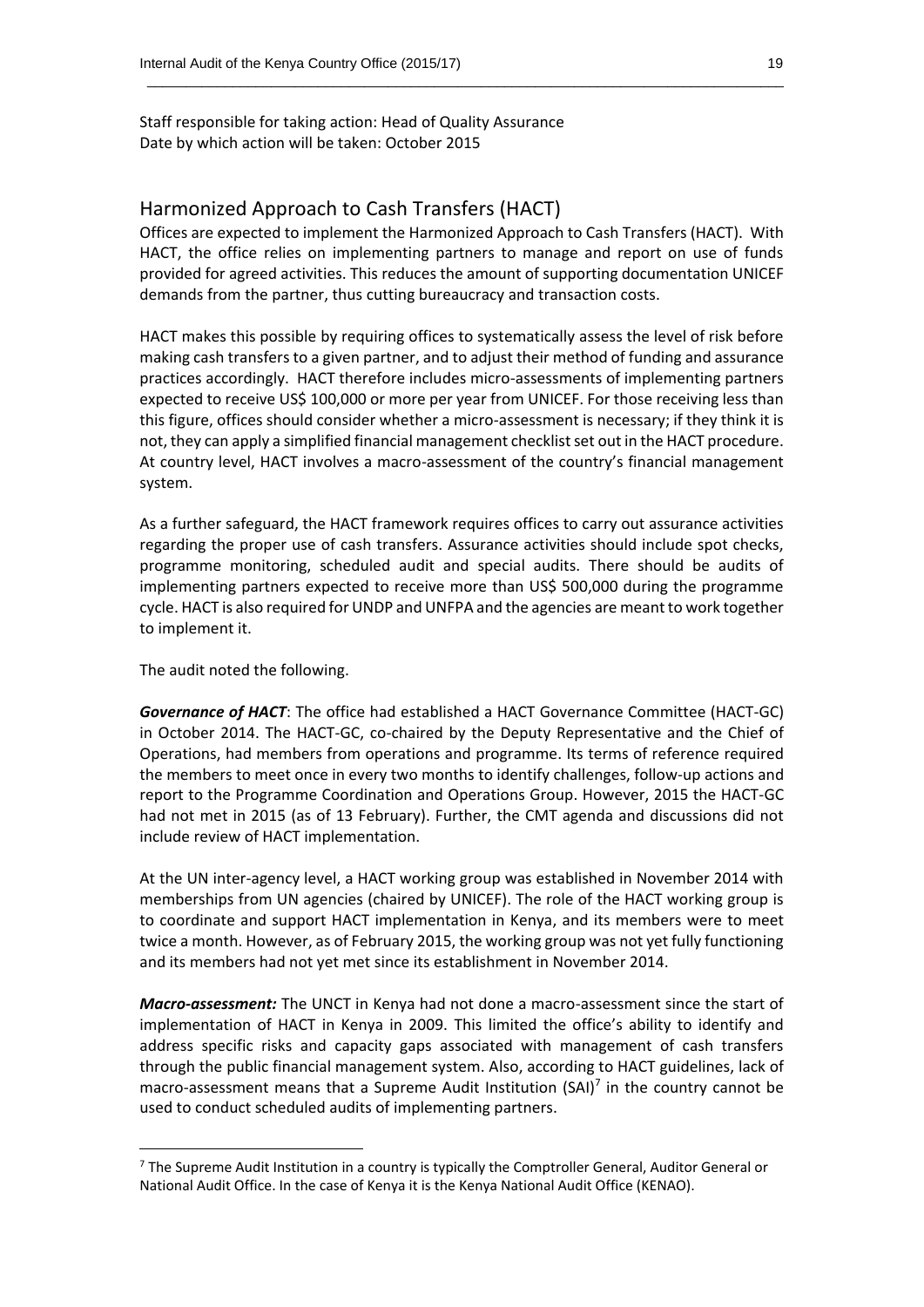*Micro-assessments:* The office had planned to micro-assess 25 partners in 2014. However, as of 31 December 2014 only 12 were done. In 2015, the office had identified 86 partners that needed to be micro-assessed; of these, 40 never had been. The micro-assessments were to be prioritized based on the risk rating of the previous assessments of the partner and the proposed dates of commencing work it in 2015.

 $\_$  , and the set of the set of the set of the set of the set of the set of the set of the set of the set of the set of the set of the set of the set of the set of the set of the set of the set of the set of the set of th

As of February 2015, the office was in the process of finalizing the plan for the microassessments. It had not yet compiled a list of partners common to other UN agencies and was seeking that information, which would help it share costs of micro-assessments and avoid duplication.

*Assurance plan:* The office had prepared assurance activities plans in 2014 and in 2015; they included programmatic visits as well as financial spot checks. However, the plans were not formally approved by the CMT. In addition, the assurance activities plan was not risk-based, as noted in the next paragraph on spot-checks.

**Onsite periodic reviews (spot-checks):** The office conducted 62 or 82 percent of the 76 planned financial onsite reviews (spot-checks) in 2014. However, the audit found that, of 55 partners that received US\$ 50,000 or more in 2014 (this was the office's threshold), 31 were not spot-checked and had not been included in the assurance plan. Fifteen of the 31 partners not spot-checked were rated medium to high risk and received total cash transfers from US\$ 200,000 to US\$ 5 million in 2014. According to the office's criteria for undertaking spotchecks, the medium-risk partners should have been spot checked twice while those rated significant to high risk needed three spot-checks in a year. (See also the following observation, *Programme monitoring*.)

*Scheduled audits:* According to records generated from VISION as of 31 December 2014, there were 39 partners that received cash transfers from UNICEF exceeding US\$ 500,000 during the country programme that ended June 2014. Information on how much the UNICEF partners received from other UN agencies was not available. HACT policy requires partners receiving US\$ 500,000 in total from UN agencies to be audited at least once during the country programme cycle. However, 18 of those 39 partners had not been audited as of February 2015.

*Capacity building:* In 2014, the office conducted six orientation sessions in which about 30 UNICEF staff and 110 staff of implementing partners were trained on HACT and project cooperation agreements (PCA). However, the sessions conducted did not include all key partners. For example, of the 55 partners that received cash transfers over US\$ 50,000 in 2014, only 28 had their staff trained in the sessions conducted during the year. The office planned to hold more orientation sessions on HACT for partners in 2015.

*Follow-up on recommendations:* The office had no system for tracking the status of recommendations from micro-assessment, spot-checks and scheduled audits. The office did prepare a summary of findings and recommendations from the audits and micro-assessments, and indicated that the recommendations would be followed up during spot-checks. However, there was no record of their status or of specific actions taken. The office said it was aware of this gap and was planning to analyze the findings from micro-assessments and audits to identify common weaknesses and address them through capacity-building activities.

The weaknesses in HACT implementation arose from inadequate governance and oversight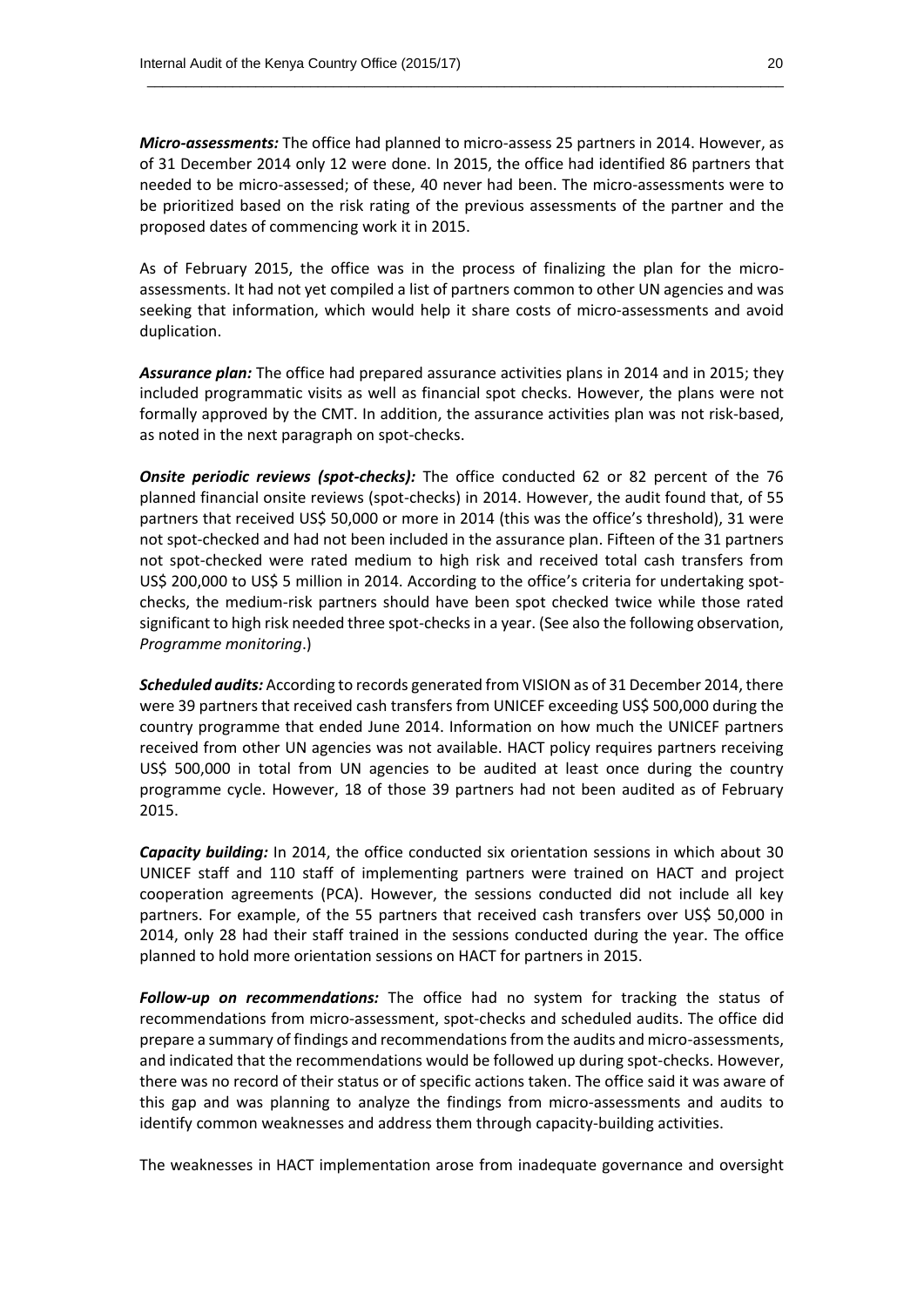mechanisms for HACT. However, the office was aware of the weaknesses and had started to strengthen implementation of HACT. For example, in 2014, it launched an implementing partners' database to capture and manage information relating to micro-assessments and assurance activities; it included a manager's self-service system for delegation of actions such follow-up of recommendations in trip reports. However, the database had not been fully functional due to staffing changes associated with the new country programme.

 $\_$  , and the set of the set of the set of the set of the set of the set of the set of the set of the set of the set of the set of the set of the set of the set of the set of the set of the set of the set of the set of th

**Agreed action 11 (high priority):** The office agrees to review and strengthen the governance and oversight mechanisms of HACT implementation. Specifically, it agrees to:

- i. Ensure that the HACT governance committee conducts its functions as per terms of reference and reporting on HACT implementation is done to the Country Management Team (CMT) on a quarterly basis.
- ii. As a chair the inter-agency HACT working group, take a lead and advocate that it meet as expected to coordinate and assist implementation of HACT, including compilation of information on common UN partners.
- iii. With the support of the Regional Office, work with other UN agencies to conduct a macro-assessment of the public financial management systems.
- iv. Prioritize finalization and implementation of the for micro-assessment plan.
- v. Prepare and implement a plan for undertaking onsite periodic reviews based on risk criteria established by the office.
- vi. Conduct scheduled audits of partners within the programme cycle as required.
- vii. Train partners on HACT.
- viii. Establish a systematic process for tracking status of recommendations from microassessments, spot-checks and scheduled audits.

Staff responsible for taking action: Representative; Chief of Planning, Monitoring and Evaluation; and Head of Quality Assurance

Date by which action will be taken: December 2015

#### Programme monitoring

The audit sought to establish the effectiveness of the office's controls for field monitoring, and for end-user monitoring to assess status and effectiveness of cash transfers and supplies given to partners. The audit also assessed the office's tracking of progress towards achievement of results against indicators and targets using the Results Assessment Module (RAM) in the performance management system. The audit noted the following.

*Planning for field monitoring:* The office prepared quarterly travel plans; they included fieldmonitoring trips by sections. However, the travel plans did not include field-monitoring visits undertaken jointly with partners, and were not linked to the HACT assurance plan. In addition, the plans lacked information on the specific workplans programme results and activities to be monitored.

Further, the office did not monitor the implementation of the field-monitoring plan, and this led to significant gaps between planned and actual trips. The audit looked at a sample of 10 staff members, for whom the number of planned trips ranged from six to 27 trips each during the year. The actual number of trips undertaken, in seven of the 10 cases, were16 percent to 58 percent of planned trips. In the remaining three cases, the actual trips undertaken were 67 percent to 100 percent of the planned trips.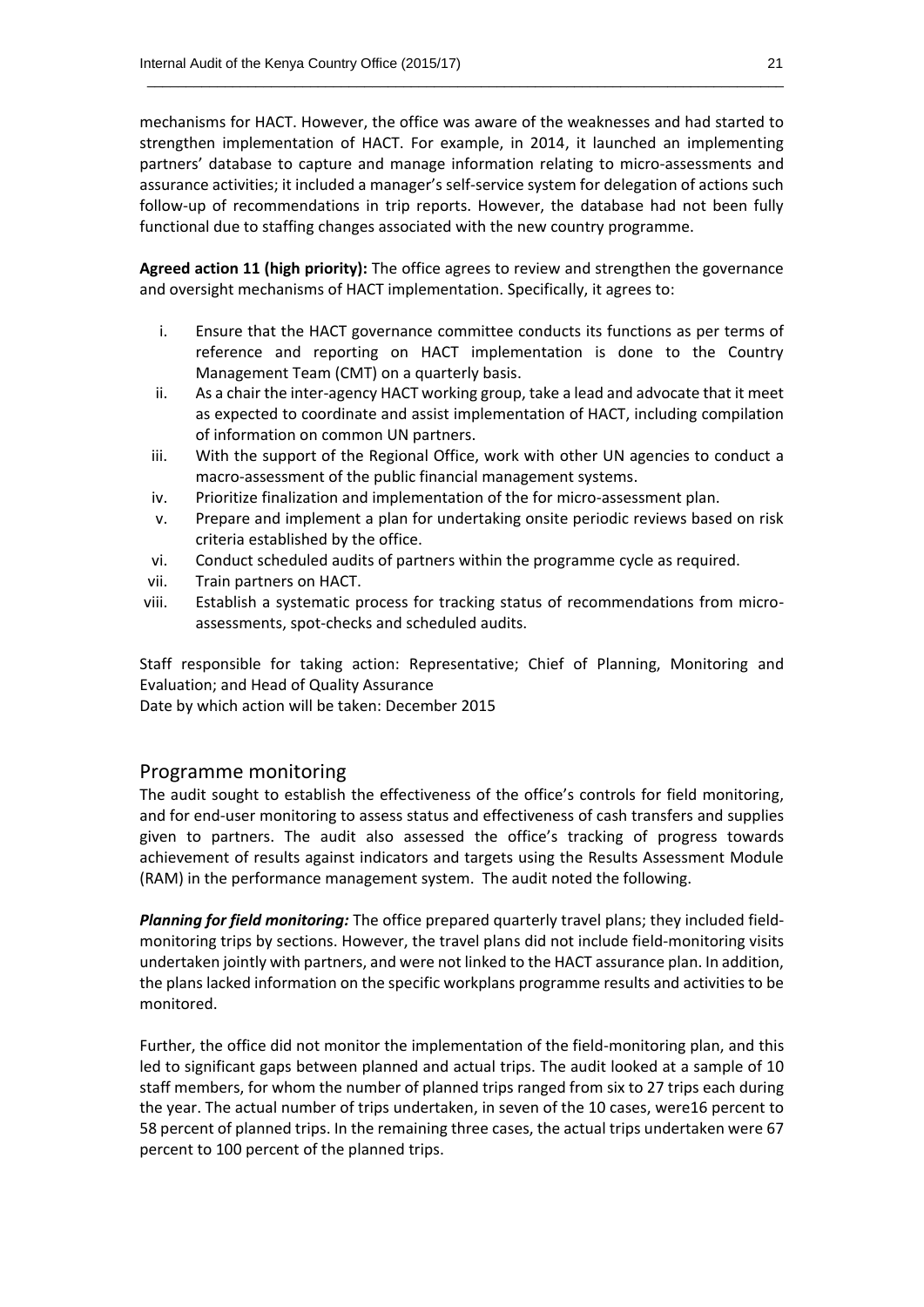*Trip reporting:* Staff did not always ensure that trip reports were prepared within 15 days of completion of travel. In a review of 18 sampled trip reports, 15 were prepared late (within one to eight months). The audit analyzed travel authorizations against trip reports for 16 sampled staff members and found that 65 (or 39 percent) of 167 trips taken during the period up to 30 November 2014 were without trip reports as of 9 January 2015. The office did not have an oversight mechanism in place to ensure their timely preparation. It also lacked a central repository for trip reports, making it difficult to retrieve them when required.

 $\_$  , and the set of the set of the set of the set of the set of the set of the set of the set of the set of the set of the set of the set of the set of the set of the set of the set of the set of the set of the set of th

The trip reports prepared by staff did not clearly show linkage to specific results and activities in the workplans. Also, although some sections maintained a list of action points arising from field visits and followed them up during section meetings, this was not consistently done by all sections in 2014.

*End-user monitoring:* Programme sections did not systematically prepare plans for end-user monitoring, which was insufficient during 2014. Also, staff members on field monitoring did not always include monitoring of use, status and effectiveness of supplies provided through the partners in the counties. Based on records of three programmes reviewed (Health, Nutrition, and Education), the number of end-user monitoring visits for supplies by each section ranged from two to six in 2014. Also, there were no follow up visits by staff to verify whether the findings from previous end-user monitoring visits had been addressed.

*Field monitoring visits by OIAI:* The audit team conducted its own field visits to three counties (Turkana, Homa Bay and Siaya). In all the three counties visited, the government staff responsible for managing funds received from UNICEF had not been trained on management of cash transfers. The records for receipts and expenditures were not properly maintained (no cash book or register), so that the audit could not accurately establish cash balances and unliquidated amounts. Bank reconciliations were not done, there was no voucher system for payments, and payments were not certified. None of the accountants could not confirm how much had been received from UNICEF and how much was outstanding for liquidation.

The audit team also looked at use of UNICEF supplies. In Siaya and Homa Bay counties, the drugs received from UNICEF were kept on the floor without pallets and at a temperature above that prescribed by the manufacturers. Records of movements of drugs were not updated. Further, there was no record of authorizations for release of drugs from the medical store in Homa Bay to the health facilities, and the staff responsible for managing the drug store had not been trained on medical store management.

In Turkana County, the nutrition supplies delivered to the Ministry of Health were stored at a facility managed by a partner NGO. The audit review noted absence of a formal agreement documenting the terms and responsibilities of the arrangement regarding receiving, storage, handling, issuing, recording and reporting. Also, the warehouse staff neither maintained proper inventory records nor provided regular inventory reports to the Ministry. The stock cards were not regularly updated and there was no established system for filing approved issue orders. Also, the local Ministry of Health in Turkana County stated that nutrition supplies and Ready-to-Use Therapeutic Food (RUTF) delivered to partners by UNICEF was being sold by vendors in the market. According to the Ministry, possible causes for this could be weak controls in storage and distribution of nutrition supplies at the county and/or sub-county health facilities.

The audit also visited one of the Child-Friendly Schools in Turkana and noted activities that had not been completed or had not been done properly by the contractors. Two solar panels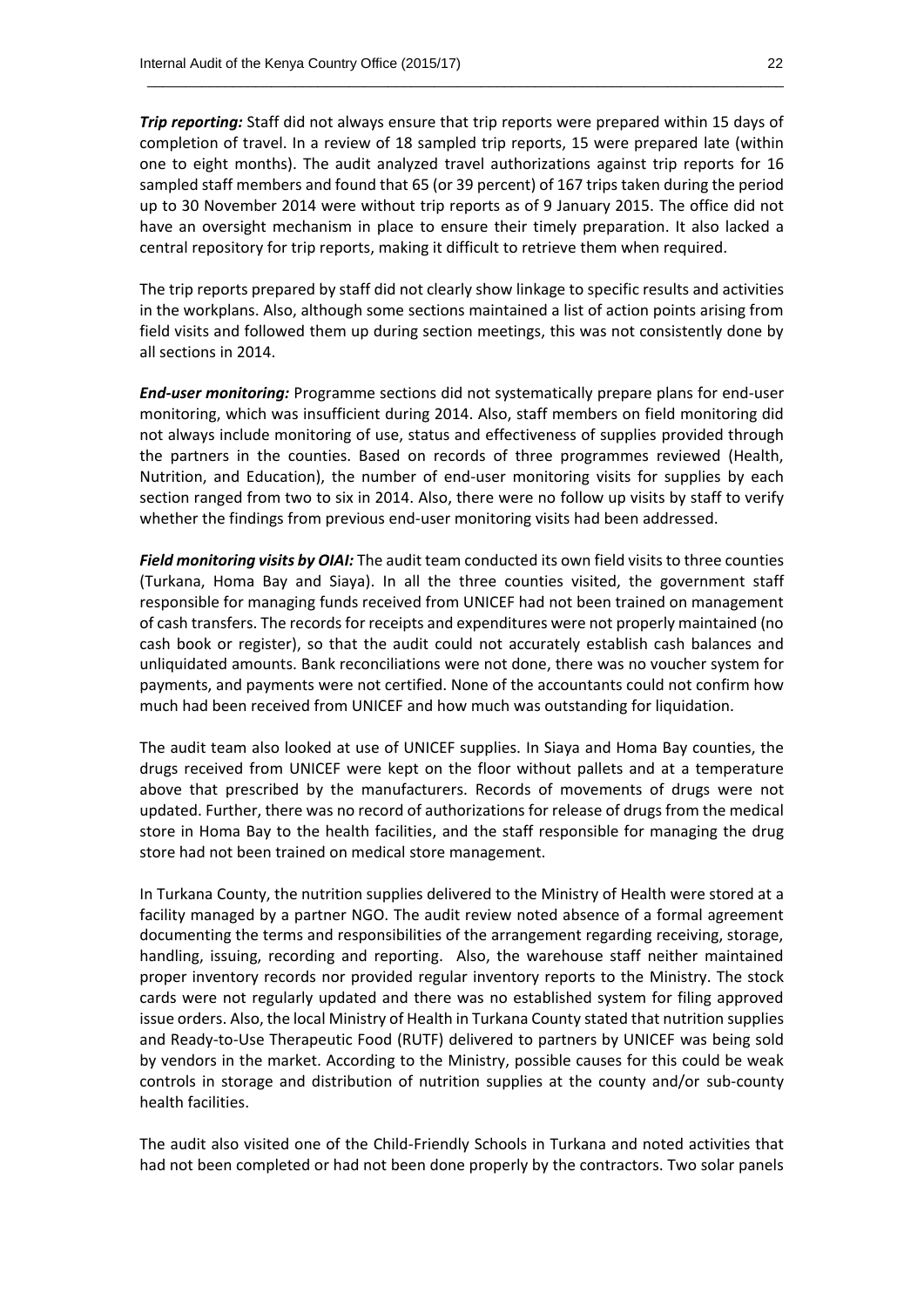installed at the school in November 2014 were not functioning; according to the school management, they were installed on 30 November 2014 and only functioned until 21 January 2015. Two units of uncompleted boys' and girls' toilets were not done in accordance with the approved standards for sanitation facilities in Child-Friendly Schools, partly because there was no consultation by the contractor with the school management before starting of the construction work. Also, one 30,000-litre water tank, construction of which started in October 2014 and should have been completed by 31 December 2014, had not been completed by the contractor as of 23 February 2015.

 $\_$  , and the set of the set of the set of the set of the set of the set of the set of the set of the set of the set of the set of the set of the set of the set of the set of the set of the set of the set of the set of th

The office was aware of some of the deficiencies noted above and had started to address them. For example, it had begun to integrate all RUTF commodities into the government supply chain. Also, it had developed a programme monitoring strategy and was planning to develop monitoring tools, including design of real-time monitoring approaches and common field-monitoring templates.

**Agreed action 12 (high priority):** The office agrees to strengthen oversight of the application of expected controls and to:

- i. Ensure that sections prepare, monitor and update results-based and risk-informed field-monitoring plans that are clearly linked to, and reflect, specific outputs and activities in the rolling workplans and in the Harmonized Approach to Cash Transfers assurance plan.
- ii. Establish a central repository for trip reports and assign staff responsibility for monitoring their preparation, to ensure that staff prepare them within 15 days of completion of travel.
- iii. Revise the trip-reporting tools to ensure that the purpose of monitoring visits is clearly linked to specific outputs and activities in the rolling workplans.
- iv. Ensure that the sections consistently follow up on implementation of significant action points from field trips, and maintain a record of the status of implementation of the significant action points.
- v. Prepare and implement plans for end-user monitoring of cash transfers and supplies and ensure that follow-up visits are undertaken to verify implementation of corrective actions to address findings from previous monitoring visits.
- vi. Review the findings from the field visits by the audit team; identify the causes and take action to address them, including: capacity-building of staff managing cash transfers at the three counties; securing liquidation of cash transfers outstanding over six months; strengthening controls in storage of drugs and nutrition supplies; and following-up on completion of activities at the Child-Friendly School.

Staff responsible for taking action: Chief of Planning, Monitoring and Evaluation; Monitoring Officer; Chief of Education; and Head of Quality Assurance Date by which action will be taken: September 2015

#### Programme evaluation

Country offices are expected to establish an integrated monitoring and evaluation plan (IMEP) for the country programme that will includes programme evaluations. The audit review noted the following:

*IMEP:* The office did not prepare an IMEP for the country programme 2009-2014. Also, as of February 2015, neither the IMEP for the period 2014-2018 nor the annual IMEP for July 2014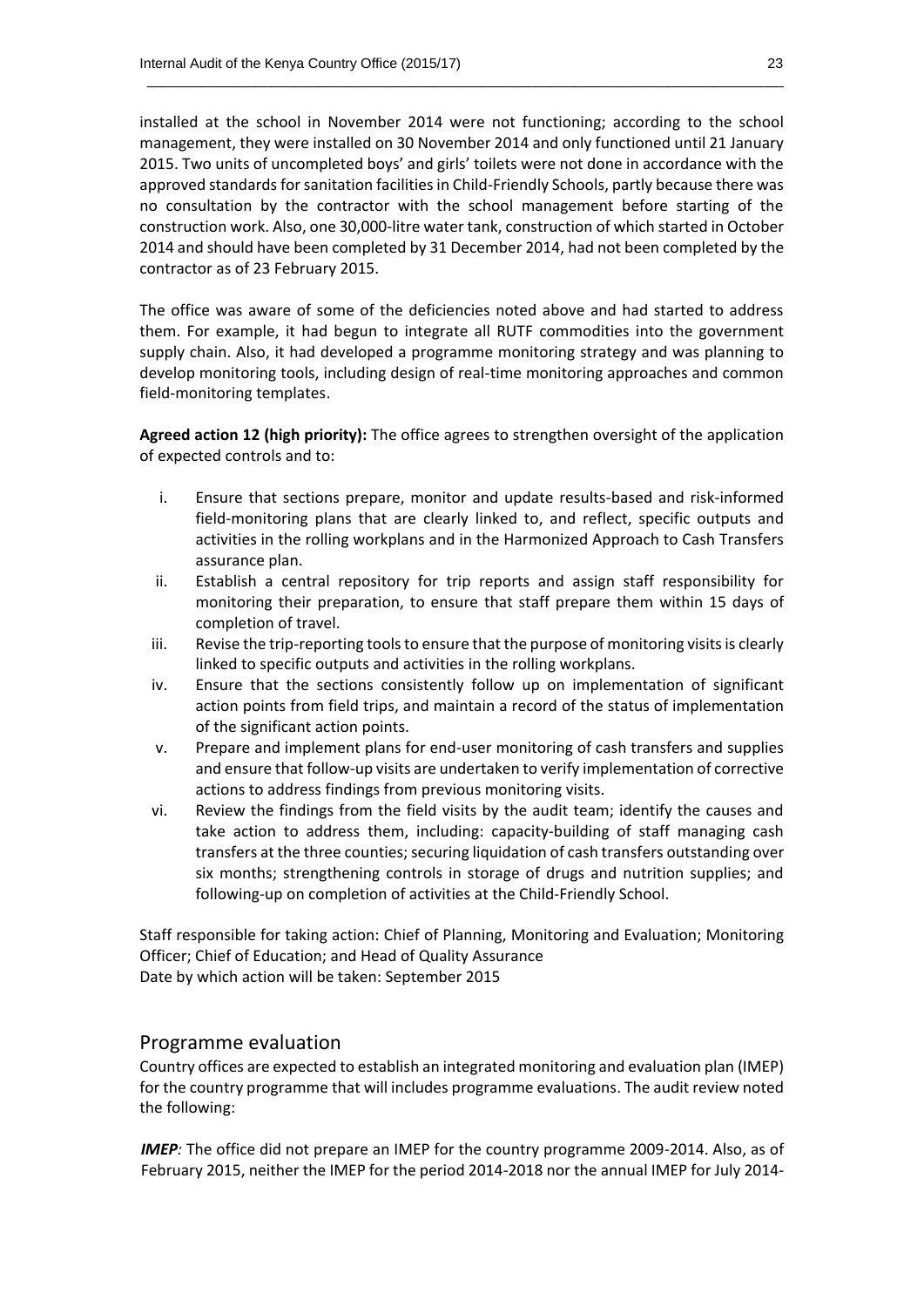June 2015 had been finalized – some activities did not contain an estimated budget and had not been approved by the Representative or submitted for review to the Regional Office.

 $\_$  , and the set of the set of the set of the set of the set of the set of the set of the set of the set of the set of the set of the set of the set of the set of the set of the set of the set of the set of the set of th

The 2013-2014 IMEP had included 93 activities under the surveys, studies, evaluations, monitoring systems, capacity building and publications. However, as of 31 December 2014, only 40 of the 93 planned activities had been completed. Five of the eight evaluation activities planned during 2013-2014 were not completed as of 31 December 2014. In addition, the IMEP activities for neither 2013-2014 nor 2014-2015 had been included in the rolling workplans.

*Programme evaluations:* During the country programme cycle 2009-2014, the office implemented programmes with total expenditures of US\$ 346 million. The value of interventions for individual programme areas such as Child Protection, Nutrition, Health, Education and WASH ranged from US\$ 40 million to about US\$ 70 million. Despite significant expenditures, however, the office had not adequately evaluated significant components of programmes. There had been three evaluations under the Nutrition programme, one for Health and one for Child Protection, but none for the other two important programmes (Education and WASH).

The office did not respond to the recommendations in those evaluations that had been completed. It did not also develop a timely action plan to address them. For example, the management response to two evaluations completed in 2013 were prepared and uploaded in the system in March 2014.

The weaknesses noted were caused by a combination of factors. There was no task force or individual staff member assigned with responsibility for monitoring status of implementation of recommendations from completed evaluations. In addition, the office did not ensure that IMEP activities (including evaluations) were included in the rolling workplans, and programme staff had not been trained on evaluations. There was insufficient review of the IMEP by the Country Management Team.

**Agreed action 13 (high priority):** The office, with assistance from the Regional Office, agrees to review and strengthen its processes and management of programme evaluations to ensure that:

- i. An annual, or alternatively a rolling, IMEP is completed and IMEP activities are monitored and prioritized for implementation in accordance with the plan.
- ii. Evaluations of key programme components are planned and carried out within a programme cycle.
- iii. An effective oversight mechanism is established so that planned programme evaluation activities are monitored for timely implementation by the Country Management Team and designated focal point.
- iv. IMEP activities, including evaluations, contain cost estimates and are included in the workplans.
- v. Management responses to, and action plans for, completed evaluations are prepared and uploaded in the global database in a timely manner.
- vi. Programme staff are trained and are equipped with the knowledge necessary to meet their accountabilities on programme evaluations.
- vii. The IMEP is submitted for review by the Regional Evaluation Adviser before final approval by the Representative.

Staff responsible for taking action: Research and Evaluation Officer; All Section Chiefs;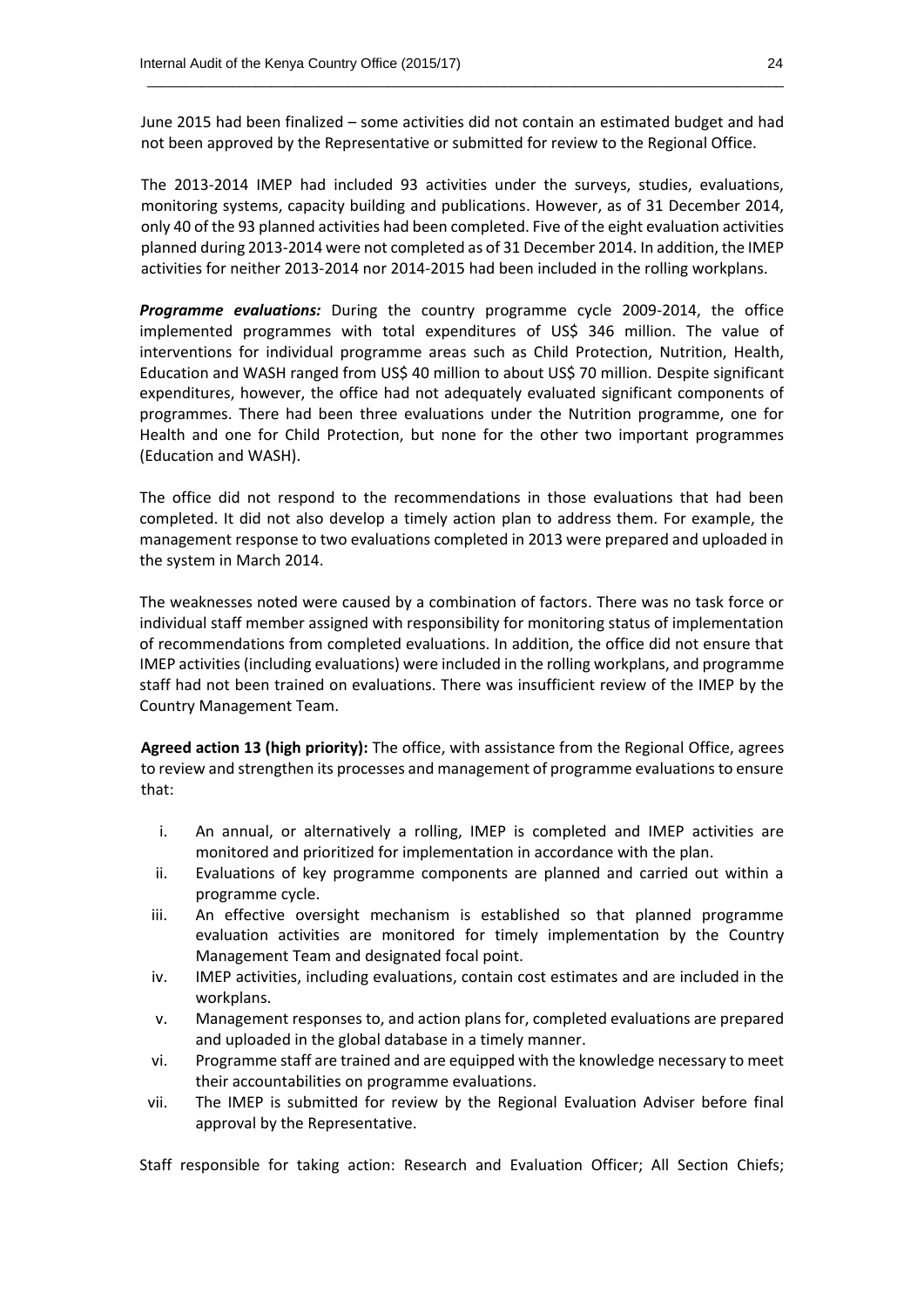Outcome Leads; and Chief of Planning, Monitoring and Evaluation Date by which action will be taken: September 2015

#### Programme management: Conclusion

Based on the audit work performed, OIAI concluded that the controls and processes over the programme management, as defined above, needed significant improvement to be adequately established and functioning.

 $\_$  , and the set of the set of the set of the set of the set of the set of the set of the set of the set of the set of the set of the set of the set of the set of the set of the set of the set of the set of the set of th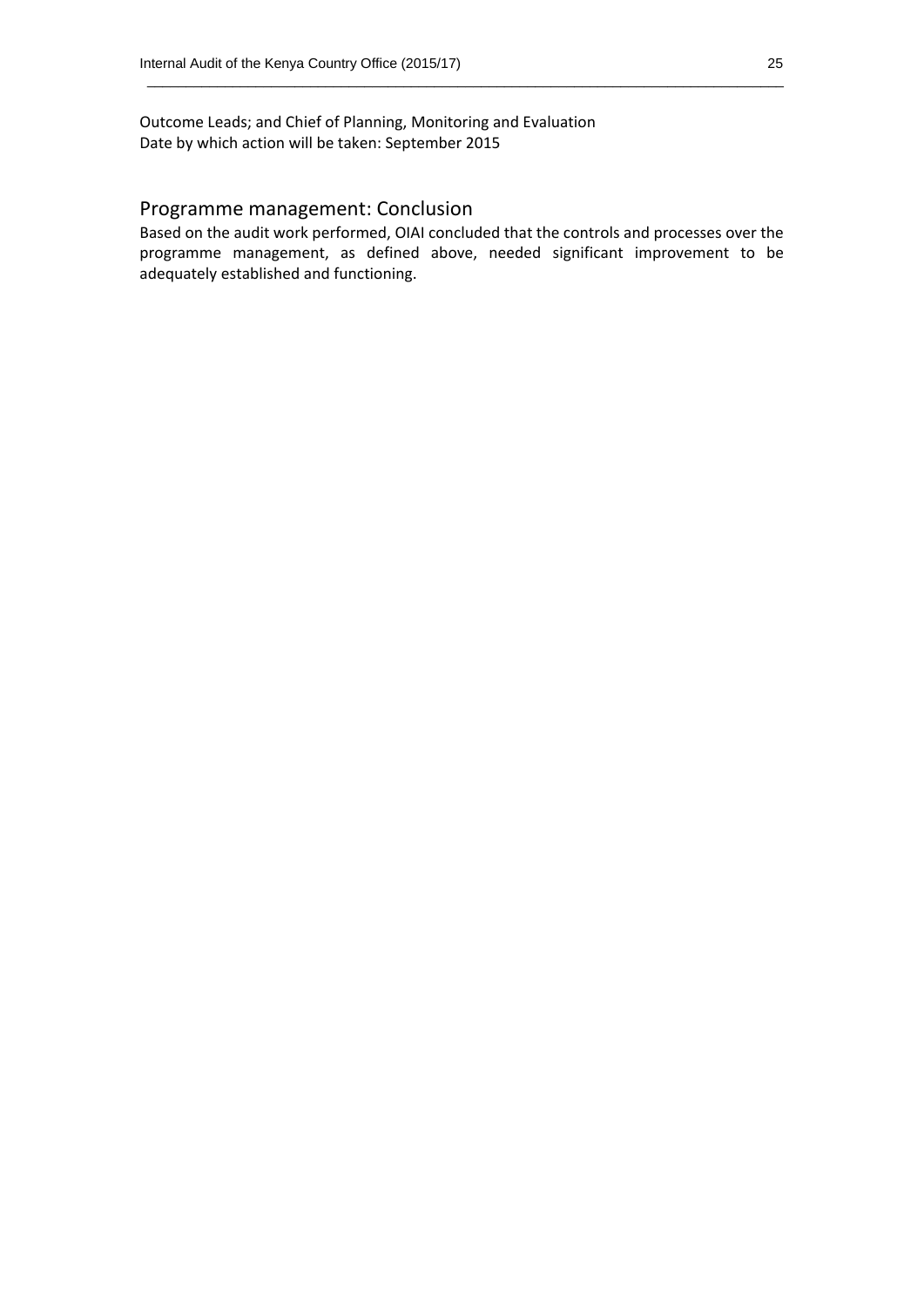### 3 Operations support

In this area the audit reviews the country office's support processes and whether they are in accordance with UNICEF Rules and Regulations and with policies and procedures. The scope of the audit in this area includes the following:

 $\_$  , and the set of the set of the set of the set of the set of the set of the set of the set of the set of the set of the set of the set of the set of the set of the set of the set of the set of the set of the set of th

- **Financial management**. This covers budgeting, accounting, bank reconciliations and financial reporting.
- **Procurement and contracting.** This includes the full procurement and supply cycle, including bidding and selection processes, contracting, transport and delivery, warehousing, consultants, contractors and payment.
- **Asset management**. This area covers maintenance, recording and use of property, plant and equipment (PPE) as well as management of records. This includes large items such as premises and cars, but also smaller but desirable items such as laptops; and covers identification, security, control, maintenance and disposal.
- **Inventory management.** This includes consumables, including programme supplies, and the way they are warehoused and distributed.
- **Information and communication technology (ICT)**. This includes provision of facilities and support, appropriate access and use, security of data and physical equipment, continued availability of systems, and cost-effective delivery of services.

All the above areas were covered in this audit.

The audit found that controls were functioning well over a number of areas. For example, the office conducted bank reconciliations and cleared reconciling items in a timely manner. All sampled transactions were coded with correct general ledger accounts.

However, the audit noted the following.

#### Management of cash transfers

Country offices are expected to have cost-effective controls to ensure that cash transfers required for implementation of programme activities are disbursed, spent and accounted for by partners in a timely manner and according to the workplan. The office disbursed US\$ 27 million of cash transfers from January to December 2014. The audit review noted the following.

*Timeliness in disbursement of cash transfers:* Delays in disbursement of cash transfers were noted in eight of 14 cases reviewed, with delays ranging from 15 days to three months after the planned start date of activities in the approved workplans. The delays arose partly from partners not submitting the requests for cash transfers on time; this was the case in seven out of the 14 cases reviewed, where the submission was four to 72 days after the planned start date of the activity. In two of the 14 cases reviewed, however, there was a delay between the date of requests by partners and the disbursement (30 and 41 days). Untimely disbursement of cash transfers delayed programme implementation.

*Approval and certification:* In 31 out of the 131 cases reviewed (24 percent), the funds commitments that exceeded US\$ 50,000 were approved by staff members who were only authorized to approve those below that sum.

In all 14 sampled transactions, the FACE forms were certified by staff members who were not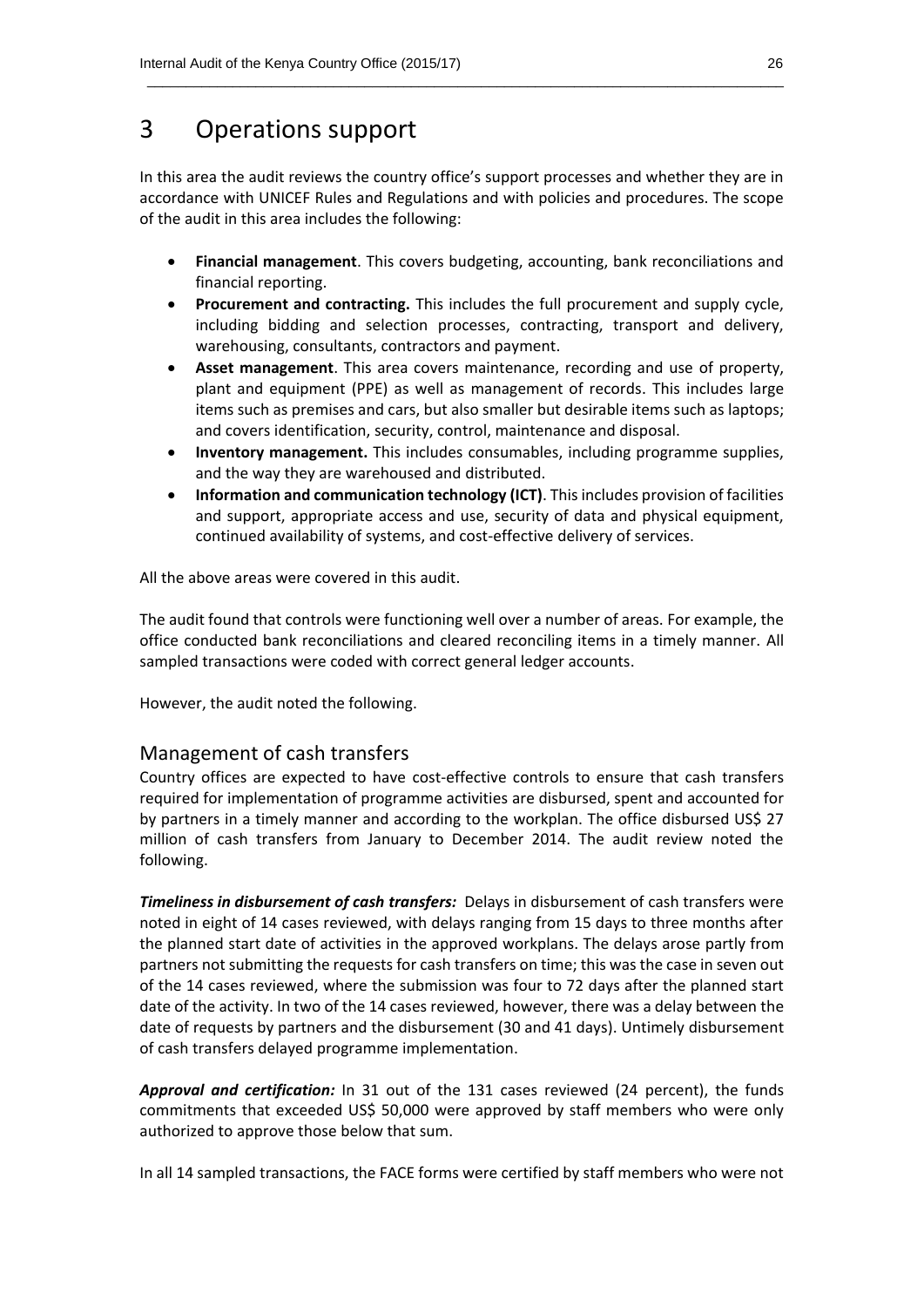authorized to perform the function in the table of authority.

The audit also reviewed partners' certification of 43 FACE forms, against which cash transfer, liquidation of advance and reimbursement/direct payment had been processed. In five cases they were certified by unauthorized personnel of the implementing partners.

 $\_$  . The contribution of the contribution of the contribution of the contribution of  $\mathcal{L}_1$ 

**Documentation in VISION:** In 10 out of the 14 cases reviewed, the office did not attach scanned copies of the certified FACE forms to the corresponding funds commitments in VISION in accordance with UNICEF Financial and Administrative Policy 5: *Cash Disbursements*. Similarly, for liquidations, the office did not consistently attach scanned copies of the approved FACE forms to the funds commitments in VISION in 14 out of the 15 cases reviewed.

*Reimbursement of cash transfers:* In eight out of the 15 cases reviewed, the office paid reimbursement and direct payment requests to partners although there was no documentation showing prior approval by UNICEF before activity implementation.

The above weaknesses were mainly due to inadequate monitoring and supervision systems and could lead to inappropriate transactions being processed by unauthorized staff.

**Agreed action 14 (medium priority):** The office agrees to strengthen its oversight of the application of expected controls and to:

- i. Review its processes for processing cash transfers, provide support to partners to ensure that requests for cash transfers are submitted on time, and ensure that cash transfers are disbursed to partners in a timely manner as per work plans.
- ii. Ensure that funds commitments for cash transfers are approved by authorized staff and within the financial limit established in the office's release strategy.
- iii. Ensure that cash transfers are certified by authorized staff and authorized partners in accordance with both the office's release strategy and partner's designation of certifying officers.
- iv. Implement the requirement for attaching partners' request for cash transfers to funds commitments in VISION.
- v. Ensure that reimbursement type of cash transfers is used on the basis of approval prior to activity implementation.

Staff responsible for taking action: Finance and Accounts Specialist; Budget Officer; and Head of Quality Assurance

Date by which action will be taken: September 2015

#### Contracts for services

Country offices should have cost-effective controls over management of contracts for services. The office had issued a total of 324 contracts (67 to consultants and 257 to contractors), with total cost of US\$ 5.5 million, during the period from January 2014 to February 2015.

The audit reviewed a sample of 32 institutional contracts issued in 2014 and found that 14 (or 44 percent) were signed after the contract had begun. The delayed signature of the 14 contracts ranged from one to 42 days. This could lead to tasks not being performed as agreed, and to possible disputes on the terms of unsigned contracts. The office also did not consistently complete and update contract information in VISION. For instance, a review of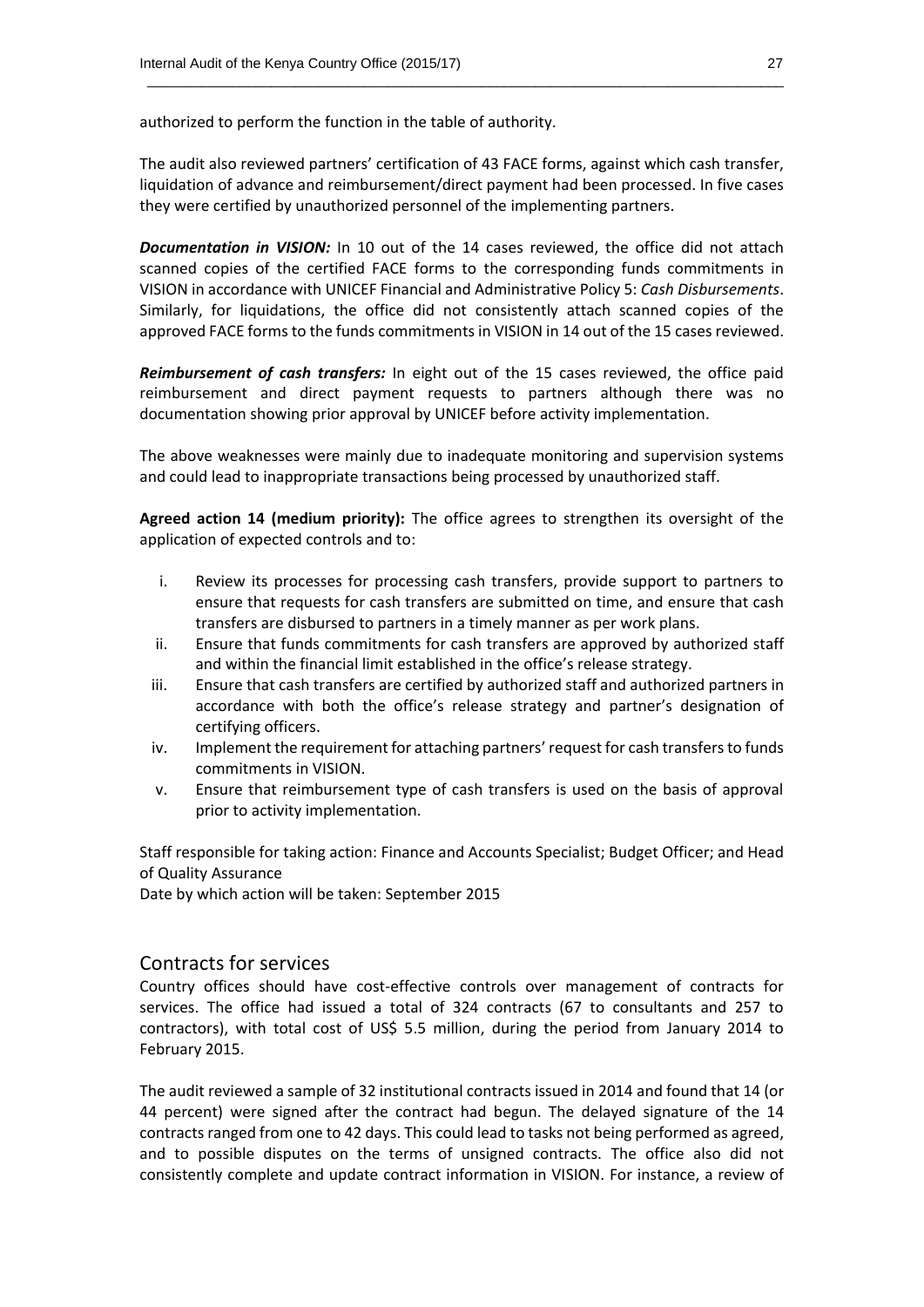the contracts awarded in 2014 indicated that vital information relating to the Contracts Review Committee (CRC), selection criteria and performance evaluation were not adequately entered into VISION.

 $\_$  . The contribution of the contribution of the contribution of the contribution of  $\mathcal{L}_1$ 

The audit also checked five cases to see whether reference checks for individual consultants had been carried out and documented in the HR files. This had not been done.

According to the office's release strategy, individual contracts exceeding US\$ 50,000 but less than US\$ 100,000 required second and third releases to be made by the Chief of Section and Chief of Operation respectively. However, in two out of three cases reviewed, the second release was done by unauthorized staff member. In the third case, the second release was not done while the third release was done by an unauthorized staff member.

**Agreed action 15 (medium priority):** The office agrees to strengthen its oversight for management of contracts for services to ensure that: contracts are signed before the start date; contracts information is entered into VISION; reference checks for individual consultants are carried out before award of contracts; and release (approval) of contracts is done in accordance with the office's release strategy.

Staff responsible for taking action: Supply Manager and Human Resources Manager Date by which action will be taken: May 2015

#### Procurement of supplies and logistics

The office had planned procurement of goods excluding services worth a total of US\$ 17 million in 2014 (actual procurement was US \$16 million). The office had a standard operating procedure (SOP) and work process for the procurement of goods and services. It had also prepared a supply plan for 2014. Pre-delivery inspection was required for any purchase order above US\$ 10,000. However, the audit noted the following.

*2014 supply plan:* Although the office's implementation rate by end of the year was 94 percent, a comparison between the section plans and the obligations showed huge differences, indicating weak planning in some sections. For instance, the actual procurement for WASH, Social Protection and Behavior & Social Change ranged from 11 percent to 61 percent of planned procurement. Inadequate supply planning can affect programme implementation.

*Delivering supplies:* Delays in delivery of items by the vendors were noted in eight of the 12 cases reviewed, with delays ranging from 14 days to six months after the purchase order delivery date. This was due to inadequate monitoring of deliveries by the suppliers. The audit's discussions with partners found that late delivery of supplies had led to delays in the implementation of programme activities.

*Partner requests for supplies:* Seven out of 10 of the partners' request letters checked by the audit lacked specifications for items to be procured by UNICEF. None of them made reference to the agreed workplan. Further, the partners' requests for supplies were not always kept in the procurement files.

*Distribution plans:* The office did not ensure that distribution plans were prepared before procurement of supplies. In two of 12 cases reviewed, the distribution plans were not in the files and in another case it was submitted to supply unit four months after the items were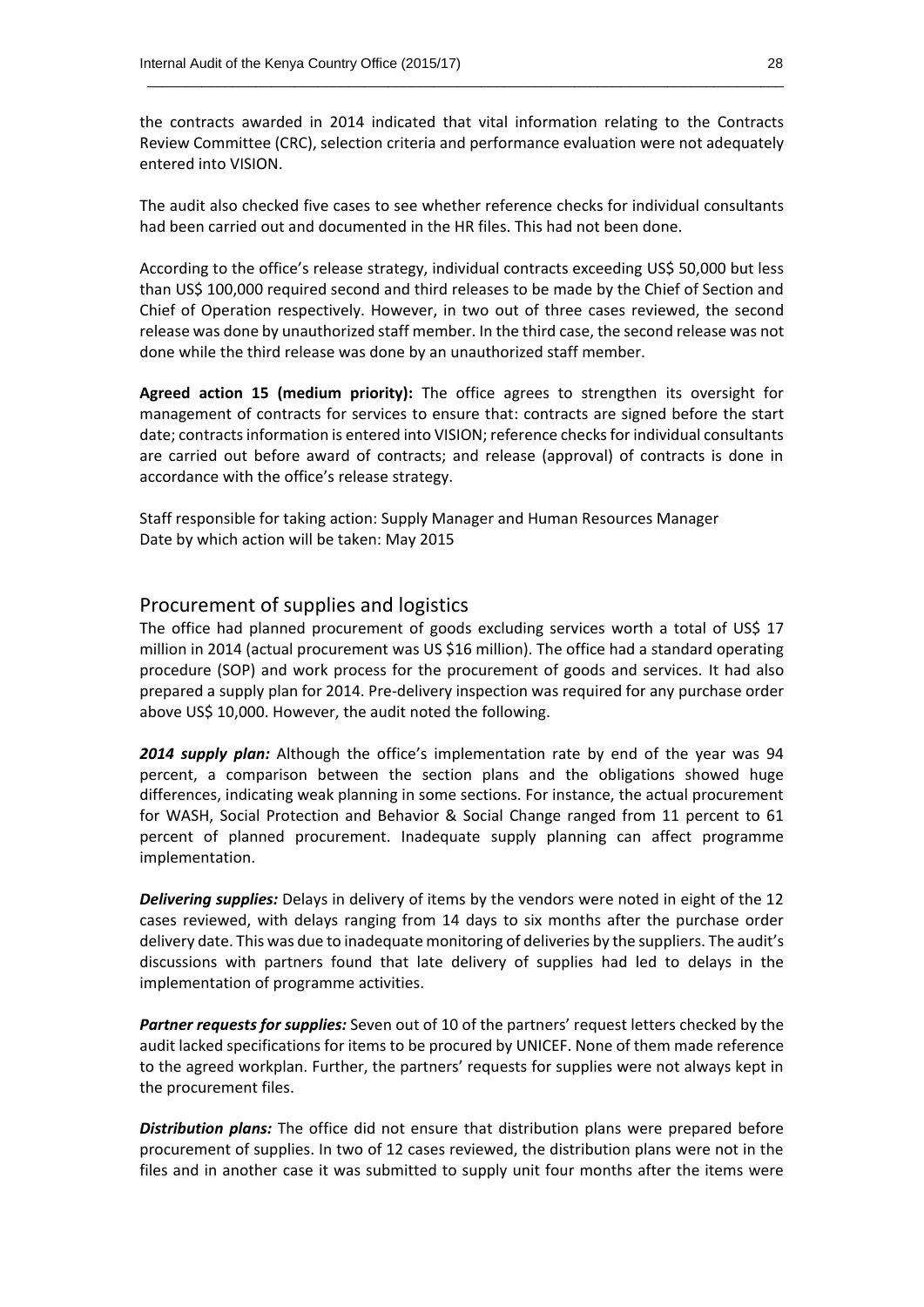received, delaying delivery of items to the partners.

**Supplier evaluation**: The audit reviewed a sample of nine major suppliers awarded purchase orders in 2014 (ranging from US\$ 15,000 to US\$ 459,000), and found that none had been evaluated on performance. The office stated that it did not do so partly because five of the suppliers sampled were global suppliers that were under a long-term agreement (LTA) with supply division, Copenhagen. It also said that it planned to conduct a comprehensive market survey (see below).

 $\_$  . The contribution of the contribution of the contribution of the contribution of  $\mathcal{L}_1$ 

*Market survey:* The office had not conducted market survey in Kenya since 2009. It said that it had completed a country-wide assessment of essential commodities and services for children in Kenya in 2014 and had identified a basket of 36 essential commodities and five services, which was a prelude to a comprehensive market survey. The office added that it had begun the market survey process during the audit and was assessing the companies that had expressed interest. A comprehensive market survey will enable the office to take advantage of the local suppliers available and update its supply database.

*In-country logistics:* The Basic Cooperation Agreement between UNICEF and the Government of Kenya stated that in-country logistics of programme supplies was the responsibility of the government. However, due to insufficient government capacity, the office had been supporting the Government of Kenya with in-country logistics and had spent US\$ 1.3 million during the period from January 2014 to February 2015. The office had neither conducted a comprehensive assessment of the government capacity in this regard, nor drawn up an exit strategy for the government to take over these roles.

According to the office, the major component of the logistics cost was related to health and nutrition supplies, and it had signed a memorandum of understanding (MoU) with Kenya Medical Supplies Authority (KEMSA) in October 2014. There was also an ongoing assessment of the nutrition supply chain with the objective of unifying the multiple supply chains and to enable KEMSA take the leadership of managing nutrition supplies. The lessons learned from these two initiatives would be used to design an exit strategy, with eventual government takeover of in-country logistics.

**Agreed action 16 (medium priority):** The office agrees to strengthen application of controls over supplies and logistics, and to take the following specific steps and:

- i. Put a mechanism in place to strengthen supply planning, and take action to identify and address bottlenecks in the implementation of the procurement plan for supplies.
- ii. Monitor deliveries to ensure that purchase order delivery dates are met.
- iii. Assist partners to ensure that requests for supplies include specifications and clear linkages with specific activities in the rolling workplans.
- iv. Ensure distribution plans are prepared and submitted to the supply unit before procurement of supplies.
- v. Evaluate major suppliers upon delivery of supplies.
- vi. Ensure that the market survey is completed and suppliers' database updated.
- vii. Carry out a comprehensive assessment of government in-country logistics and prepare an exit strategy to hand over in-country logistics roles to the government.

Staff responsible for taking action: Supply Manager and Procurement Specialist Date by which action will be taken: October 2015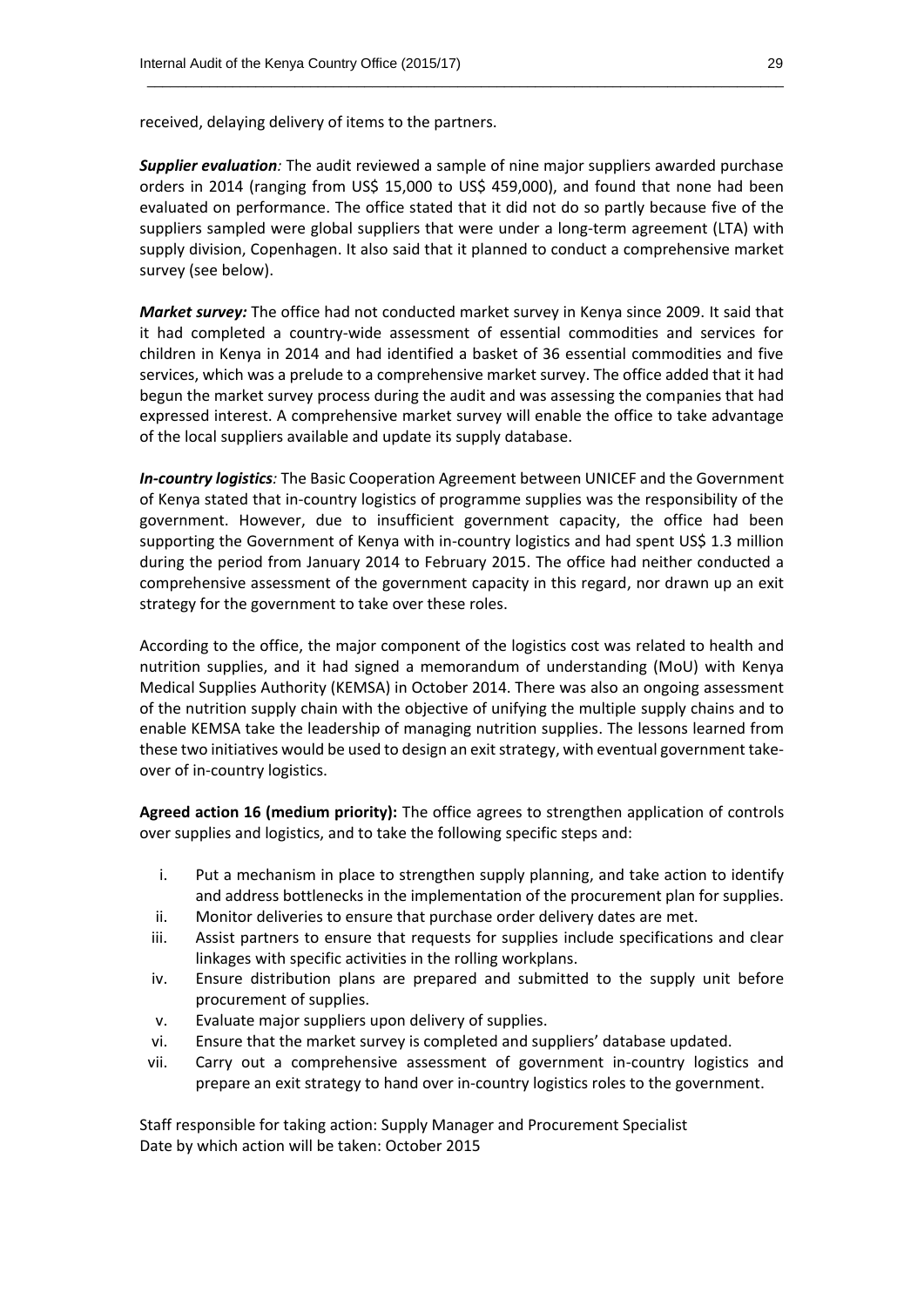#### Inventory management

The office maintained warehouses in Garissa, Kisumu and Nairobi. The warehouses in Garissa and Kisumu were managed by UNICEF; the warehouse in Nairobi, by a third-party company. As of February 2015, the total value of supplies in the warehouses was US\$ 1.3 million, excluding about US\$ 1 million worth of supplies that had been released from the inventory but had not yet left the warehouse or were still in transit to the implementing partners at the time the audit visited the warehouse. The audit noted the following.

 $\_$  . The contribution of the contribution of the contribution of the contribution of  $\mathcal{L}_1$ 

*Storage conditions:* Health and nutrition supplies such as pharmaceutical drugs in the Nairobi warehouse were stored in areas above the temperature level specified by the manufacturers. The manufacturers had prescribed a storage temperature of less than 25 degrees Celsius whereas the temperature at the time of audit visits (on two different days) was above 29 degrees Celsius. The estimated value of the drugs was about US\$ 20,211, excluding another US\$ 9,210-worth of drugs with release orders issued to the warehouse managers for dispatch to the beneficiaries. The audit noted that the staff rarely visited the warehouse to ascertain the conditions and status of their supplies, including their storage conditions.

*Aging of supplies:* Supplies worth US\$ 246,000 – or 29 percent of the total regular supplies, excluding prepositioned emergency supplies – had been sitting in the Nairobi warehouse beyond the organizational bench mark of six months, i.e. between nine months and over 24 months. This could lead to loss due to expiry, and delay implementation of planned activities. In addition, the office was incurring daily storage fees on the aged supplies in the Nairobi warehouse. The fees were based on space occupied.

*Physical verification:* A physical verification done by the audit in Nairobi noted three of the six sampled items could not be found in VISION inventory records. These were two motor vehicles with an estimated value of US\$ 60,000 and 43 cartons of child-measurement scales worth approximately US\$ 9,700. The office explained that the two motor vehicles were not recorded as inventory because they were awaiting government registration; however, they had been in the warehouse for over one and half months, and should have been recorded as inventory pending their issue to partners. Also, the 43 cartons of children measurement scales were received in September 2013 and should have been included in the inventory records. Not recording supply items promptly in VISION weakens accountability and increases the risk of pilferage.

*Direct delivery supplies (DDEL):* The supplies in the warehouse with intent for direct delivery to partners had a total value of US\$ 240,000 (19 percent of total supplies). More than 93 percent of these supplies with the intent DDEL had been sitting in the warehouse for over six months and would be subject to storage charges as per the contract with the third party contractor. This was due to inadequate monitoring of direct delivery supplies to partners.

*Kisumu warehouse:* The value of supplies in Kisumu warehouse was US\$ 191,035. The warehouse was not equipped with smoke detectors, or with a panic alert system in case of unauthorized access at night. There was also no evidence that the fire extinguisher in the warehouse had been serviced and/or inspected. There was no thermometer in the warehouse where health and nutrition supplies including therapeutic food and drugs were stored. Further, about 150 cartons of amoxicillin belonging to a partner were kept in the warehouse without a signed agreement.

The weaknesses identified by the audit were due to inadequate monitoring by the programme managers, weak distribution planning, and poor oversight including inadequate technical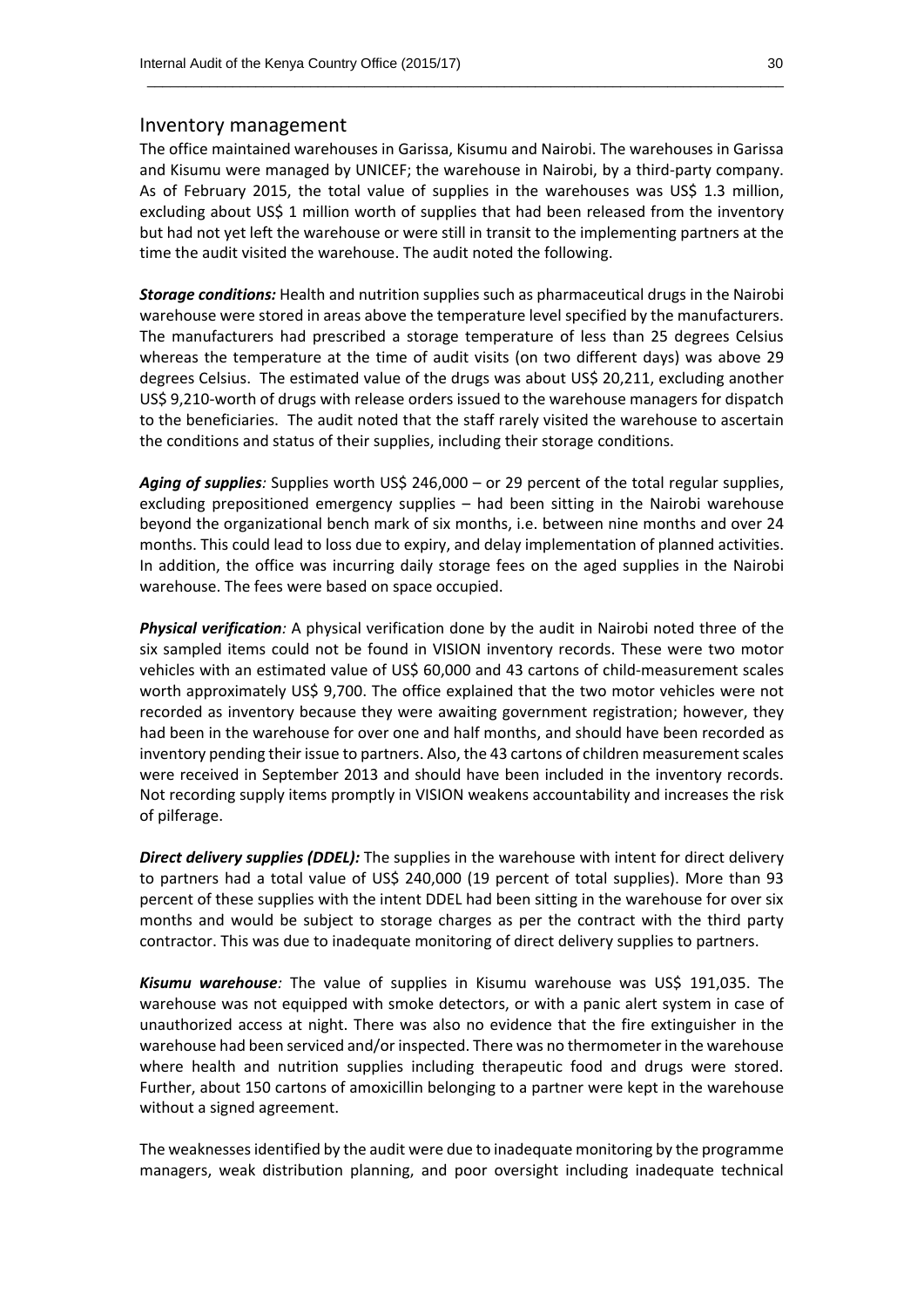support to the zonal offices.

**Agreed action 17 (medium priority):** The office agrees to establish oversight mechanisms to ensure that:

 $\_$  . The contribution of the contribution of the contribution of the contribution of  $\mathcal{L}_1$ 

- i. Supplies are stored according to the conditions specified by the manufacturer.
- ii. The health and nutrition supplies that have been subjected to inappropriate temperatures are tested to ensure that they are still fit for purpose.
- iii. Supplies procured for direct delivery to partners are not stored in the warehouse.
- iv. A distribution plan is prepared and supplies are delivered in accordance with the workplans on the basis of which they were procured in the first place.
- v. All supplies under the control of UNICEF at the warehouse are promptly recorded in VISION.
- vi. An agreement outlining respective responsibilities (including insurance) and cost recovery where applicable is signed with partners when offering to store partner supplies not controlled by UNICEF.

Staff responsible for taking action: Logistics Specialist and Procurement Specialist Date by which action will be taken: August 2015

#### Records management

Country offices should ensure that records that provide evidence of daily transactions are appropriately maintained and retained for reference until such time the organization no longer needs them. There should also be periodic review to see what should be retained and what is no longer required.

The office had assigned the responsibility of managing archives, other than financial and HRrelated documents, to an administrative clerk. It did not maintain a central archiving system. Financial and HR- related documents were managed and archived by designated staff members in those sections. The office had a process for requesting document archiving and retrieval.

However, the office did not maintain a system such as a register or database of references of archived documents indicating filing dates, locations and closure status. It also did not periodically review its accounting, financial, budget and administrative records with a view to classifying them as permanent, non-permanent or routine. This could mean higher storage costs; or, conversely, premature disposal – which could mean not having information required for legal, administrative, or historical purposes. The office also lacked a process to ensure that documents that exceeded the retention period were properly disposed of. The audit noted that records of disposals were also not maintained.

*Electronic records:* The office had not availed itself of numerous opportunities provided in VISION and country office portal for filing and archiving important supporting documents. For instance, when creating fund commitments, offices are required to attach the scanned copy of the FACE form to it in VISION, but this was not always done (see also observation *Management of cash transfers*, p27 above).

Besides VISION, the office used a shared drive for storing important soft documents. However, a review of the shared drive process indicated that, although documents were stored in sections, access was not restricted to staff in those sections. In addition, it did not ensure that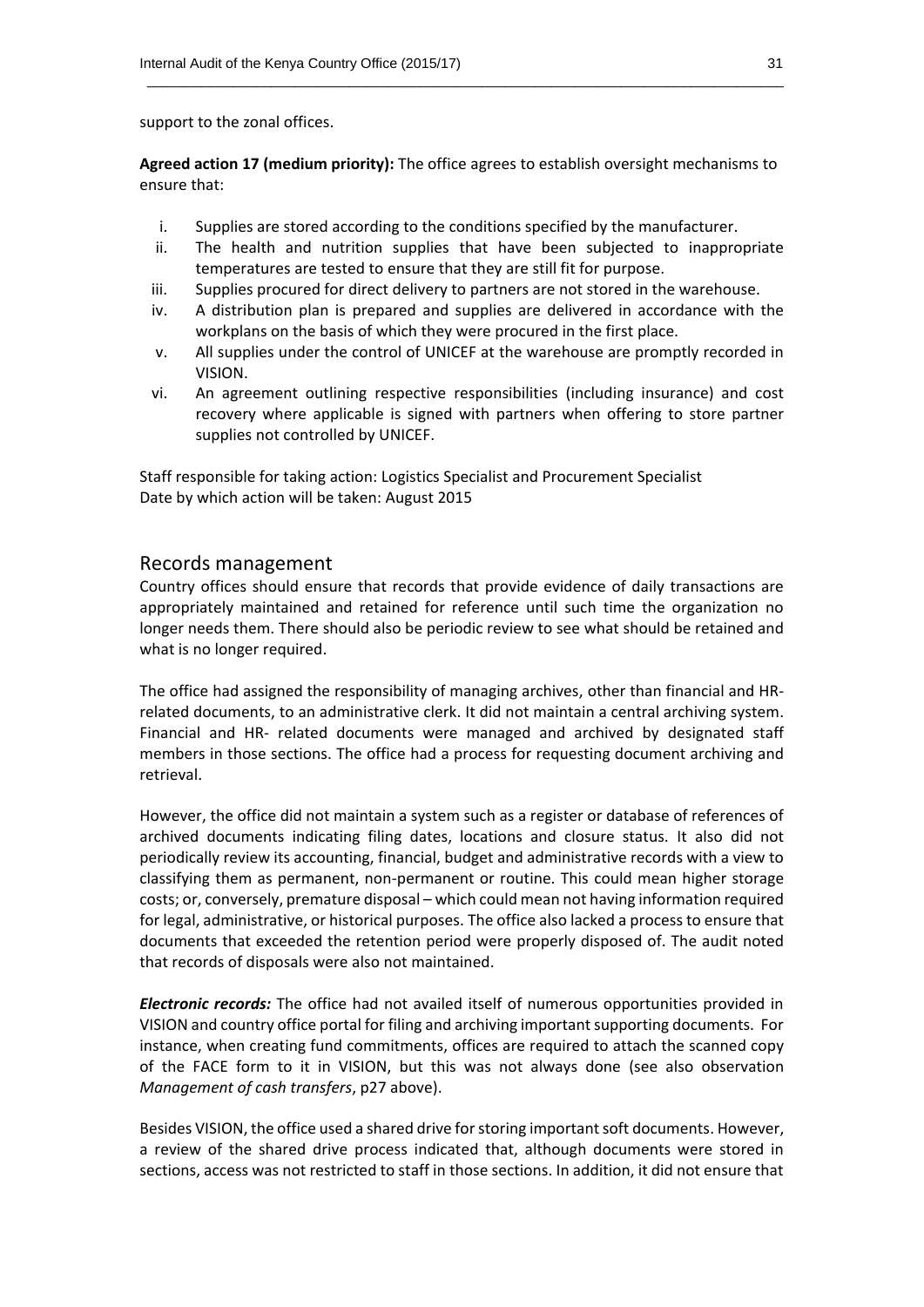all key documents were regularly stored in the shared drive.

*Manual filing system:* The office had no mechanism to ensure that documents and reports were adequately filed and the related means of verification could not be easily retrieved. For example, the means of verification for donor reports could not be easily retrieved. Similarly, the trip reports from field-monitoring visits were not filed in a central location (see also observation *Programme monitoring*, p22 above). Also, security clearance for travel by staff had not been properly filed.

 $\_$  . The contribution of the contribution of the contribution of the contribution of  $\mathcal{L}_1$ 

The above weaknesses in records management were partly due to lack of proper guidance and tools from Headquarters on how to effectively implement the records-retention policy. UNICEF Financial and Administrative Policy 1: Supplement 3 provides guidance on retention of records, but is limited to accounting, financial, budget and administrative documents. It also lacks specific tools such as forms and templates to guide offices in implementing the policy. Further, the staff members responsible for archiving documents had not been trained on archive management.

**Agreed action 18 (medium priority)***:* The office agrees to strengthen oversight of the application of expected controls over records management and to:

- i. Periodically review documents with a view to classifying them as permanent, nonpermanent or routine.
- ii. Establish a tracking system that maintains references of archived documents, indicating filing dates, locations and closure status, to assist retrieval of documents.
- iii. Establish a process to ensure that documents whose age exceeds the retention period are properly disposed of and records of disposals are maintained.
- iv. Ensure that staff members comply with specific requirements for attaching documents in VISION.
- v. Establish controls over access to the shared drive and ensure that staff members store documents in it as determined by the office.
- vi. With support from NYHQ, develop a standard operating procedure (SOP) for the manual filing system to guide staff in ensuring that all key documents and related means of verification are properly filed and easily retrievable; and assign oversight responsibilities for application of the SOP to a designated focal point.
- vii. Conduct training on archive management for staff responsible for archiving.

Staff responsible for taking action: Finance and Accounts Specialist; ICT Specialist; Chief of Operations; Deputy Representative; and Administrative Specialist Date by which action will be taken: October 2015

**Agreed action 19 (medium priority):** The Division of Financial and Administrative Management (DFAM), responsible for the Enterprise Content Management (ECM) project, in consultation with the ECM Project Board, agrees to develop revised policy, procedure and guidance for records management in country offices.

Staff responsible for taking action: Senior Adviser Finance, DFAM Date by which action will be taken: June 2016

#### Information and communication technology

The office had a procedure for providing users with access to core UNICEF information and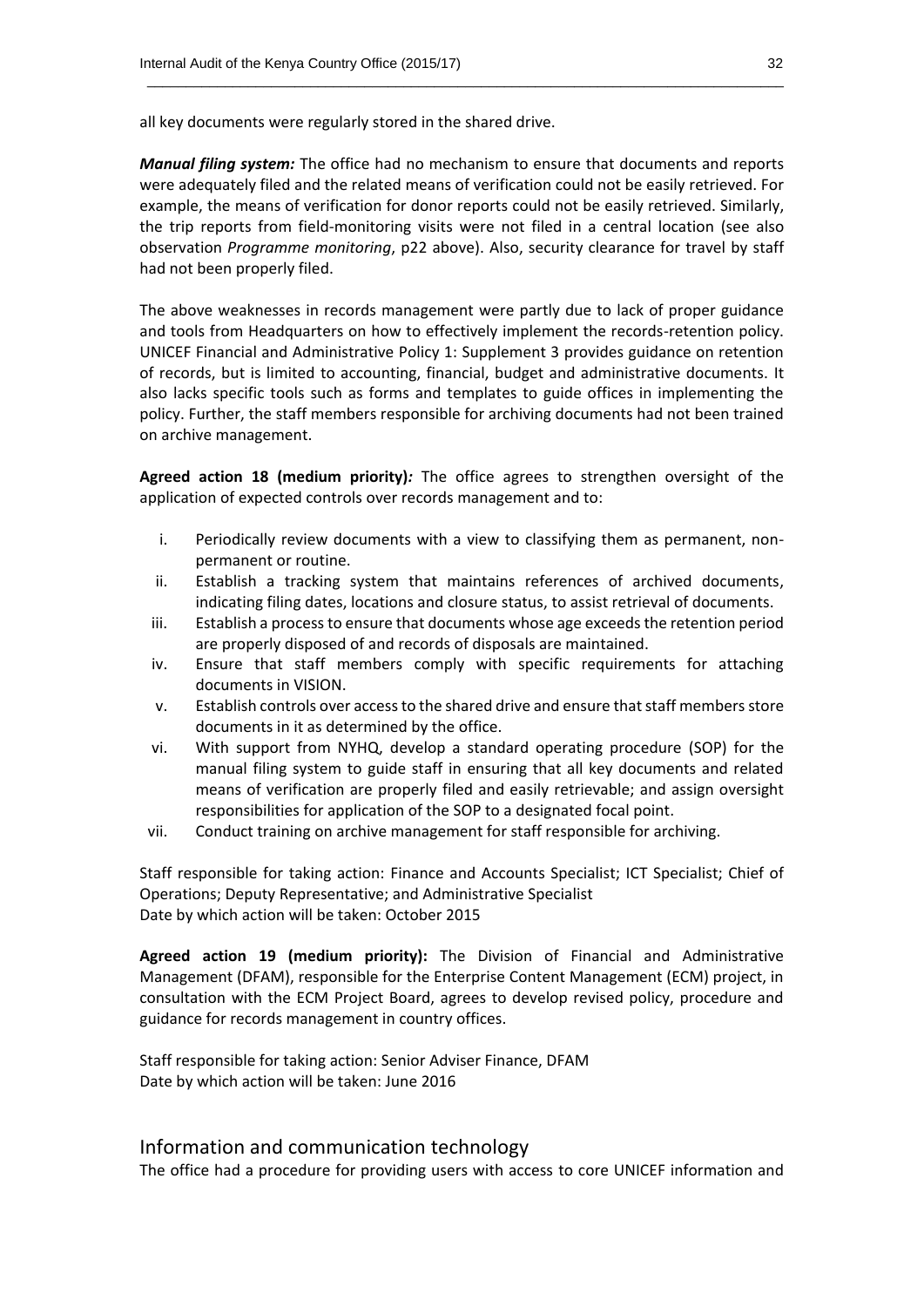communication technology (ICT) resources, such as the network, email, Intranet and VISION transaction management system components. It had correctly assigned provisioning and deprovisioning of access to ICT resources to the human resources unit, as it maintained the employment records of staff members and consultants. However, the audit noted the following.

 $\_$  . The contribution of the contribution of the contribution of the contribution of  $\mathcal{L}_1$ 

*Access management:* As of 10 February 2015, the office had about 183 active user accounts including staff and consultants. A review of the access of all 183 ICT users in the office at the time of the audit noted that 51 users' access were not aligned with their contract expiry dates. Some of these 51 inconsistencies were considered critical. For instance 20 users had access to ICT resources from three to more than 3,300 days beyond their contract expiry dates. On the other hand, 31 users had their access rights set to expire before their contracts. Users having access beyond their contracts increases the risks of unauthorized access and/or inappropriate transactions, resulting in potential loss of resources and data integrity.

*Non-disclosure agreement for consultants***:** Consultants had been given access to the office's ICT resources (such as the office area network, shared drives and internet) without their signing a non-disclosure agreement. The office was not aware that non-staff members should have either this or a signed memorandum of understanding on file prior to approval and subsequent account creation.

*Server room access:* The server room housed both the Kenya country office and UNICEF Somalia Support Centre's servers. It had 24/7 air-conditioners, an uninterruptible power supply (UPS), back-up generator and fire extinguisher. Although access was restricted to IT staff of the UNICEF Kenya and Somalia offices, the access card used to gain entrance to the room was generic. This made it hard to identify who accessed the server room at any point in time. Additionally, the office did not maintain an up-to-date server-room log that would indicate purpose of entrance into the server room, along with name(s) of staff, time and date.

**Disaster Recovery Plan (DRP):** The office was backing up its local files on daily and monthly basis but the backup files were not being stored off-site. Additionally, the office had not updated the DRP since 2007 and had never tested it by ensuring a periodic full system restoration using the backups. This simulation would confirm that the backups and DRP were operational and could be relied upon when necessary. The office indicated it was in the process of updating the DRP.

**Agreed action 20 (medium priority):** The office agrees to strengthen oversight of application of expected controls over ICT access management and business continuity, and to:

- i. Review users' access to ICT resources, together with their respective contract expiry dates, and ensure that they are matched in VISION and in the system for provisioning and de-provisioning of access to ICT resources.
- ii. Periodically reconcile the active directory and users' contracts maintained by the human resources unit.
- iii. Implement a process for granting access to the ICT systems and applications to consultants in accordance with the ICT policy. Any exceptions should be documented and approved in line with the policy.
- iv. Ensure access cards to server room are unique and linked to staff members' profiles.
- v. Ensure the server room log is updated to show purpose of entrance, staff name, time and date.
- vi. Ensure that the backup files are stored off-site and that the Disaster Recovery Plan is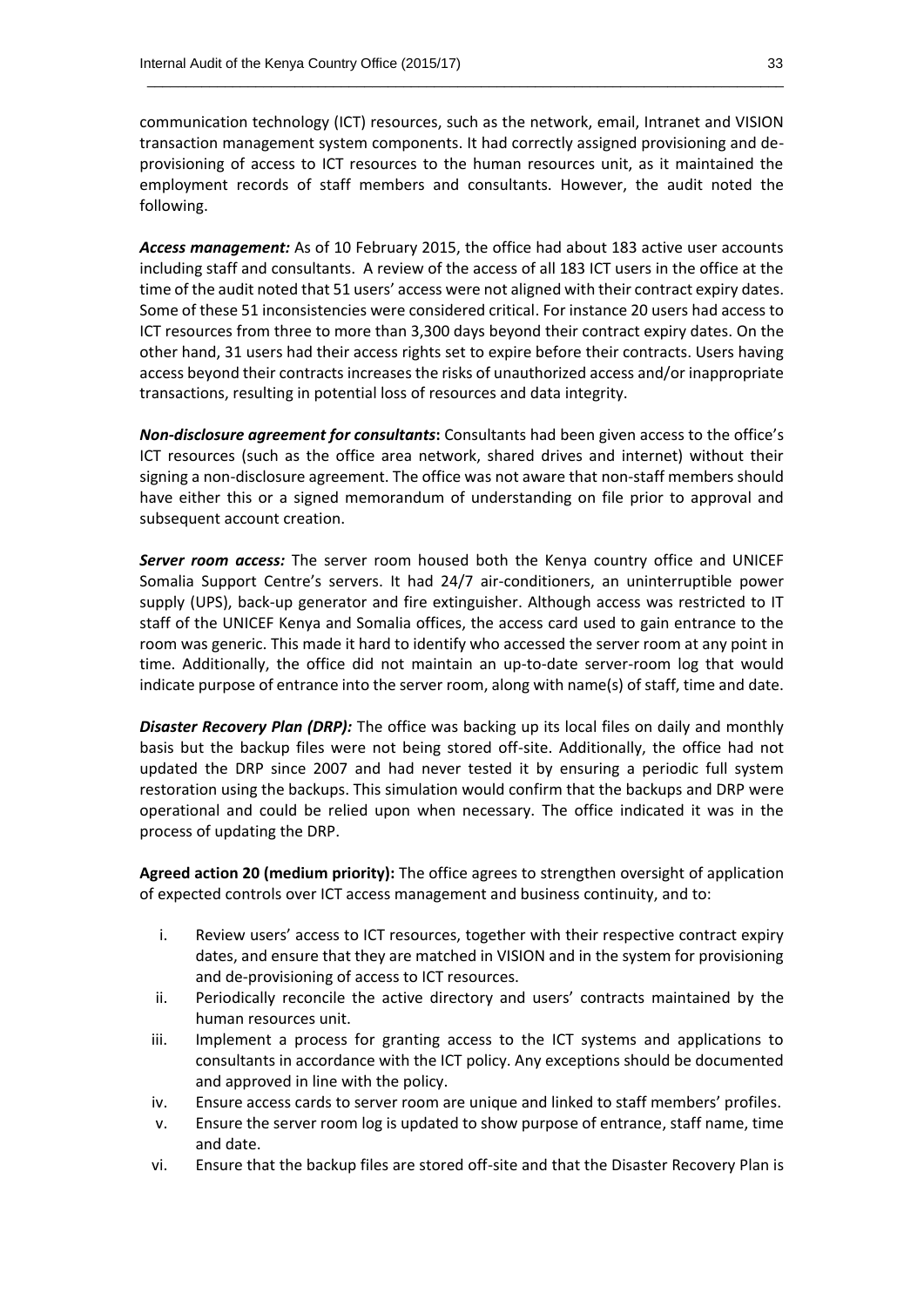periodically tested for full system restoration using backups.

Staff responsible for taking action: ICT Assistant; ICT Specialist; Finance Specialist; Administrative Specialist; and Human Resources Focal Point Date by which action will be taken: September 2015

 $\_$  . The contribution of the contribution of the contribution of the contribution of  $\mathcal{L}_1$ 

#### Vendor master records

The office had delegated the role of maintaining vendor master records in VISION to three staff members. As of the time of the audit, there were over 2,000 vendor records created.

A review of the maintenance of vendor master records found that there were 85 duplicate vendor master accounts created for 45 vendors, including implementing partners, individual and institutional contractors, and suppliers. The duplicated vendor accounts were created under the same vendor type or different vendor type. For example, a vendor account for an implementing partner was created under the IP vendor type and another account created for the same entity under vendor type. The audit noted that the vendor master records were not cleaned up before migration from the legacy system to VISION in 2011-2012; neither had they been cleaned up post-VISION implementation. The office did not periodically review the vendor master records with a view to cleaning and blocking inactive, misclassified and duplicate vendors.

The information related to the vendor was either not entered, or was incomplete. For example, the addresses of some vendor accounts were either not or not fully populated.

Responsibilities for maintaining vendor master records had been assigned to designated staff members. However, delegation of vendor master role was done in such a way that all the custodians were equally responsible for all vendor types, including partners, consultants and staff; and each staff member maintained their own file. Unsegregated assignment of roles for maintaining vendor master records increased the risk of duplicate entries.

Duplicate vendor master records could provide erroneous information related to disbursements and liquidations of a vendor account, and increase the risk of overpayments or double payments (the audit did not detect any). They may also allow implementing partners to receive direct cash transfers despite having previous cash transfers outstanding for more than six months.

#### **Agreed action 21 (medium priority):** The office agrees to:

- i. Provide guidance on the process for requesting and creating vendor master records, so that before another vendor master record is created, there are checks to ensure there is no existing master record for that vendor in VISION.
- ii. Ascertain validity of vendors with multiple master records, and block and mark for deletion the master records that are considered invalid or duplicate.
- iii. Periodically review the vendor master records in order to prevent duplications and ensure completeness and accuracy of records.
- iv. Segregate the assignment of roles for maintaining vendor master records by types of vendor types such as partners, consultants and suppliers.

Staff responsible for taking action: Chief of Operations Date by which action will be taken: August 2015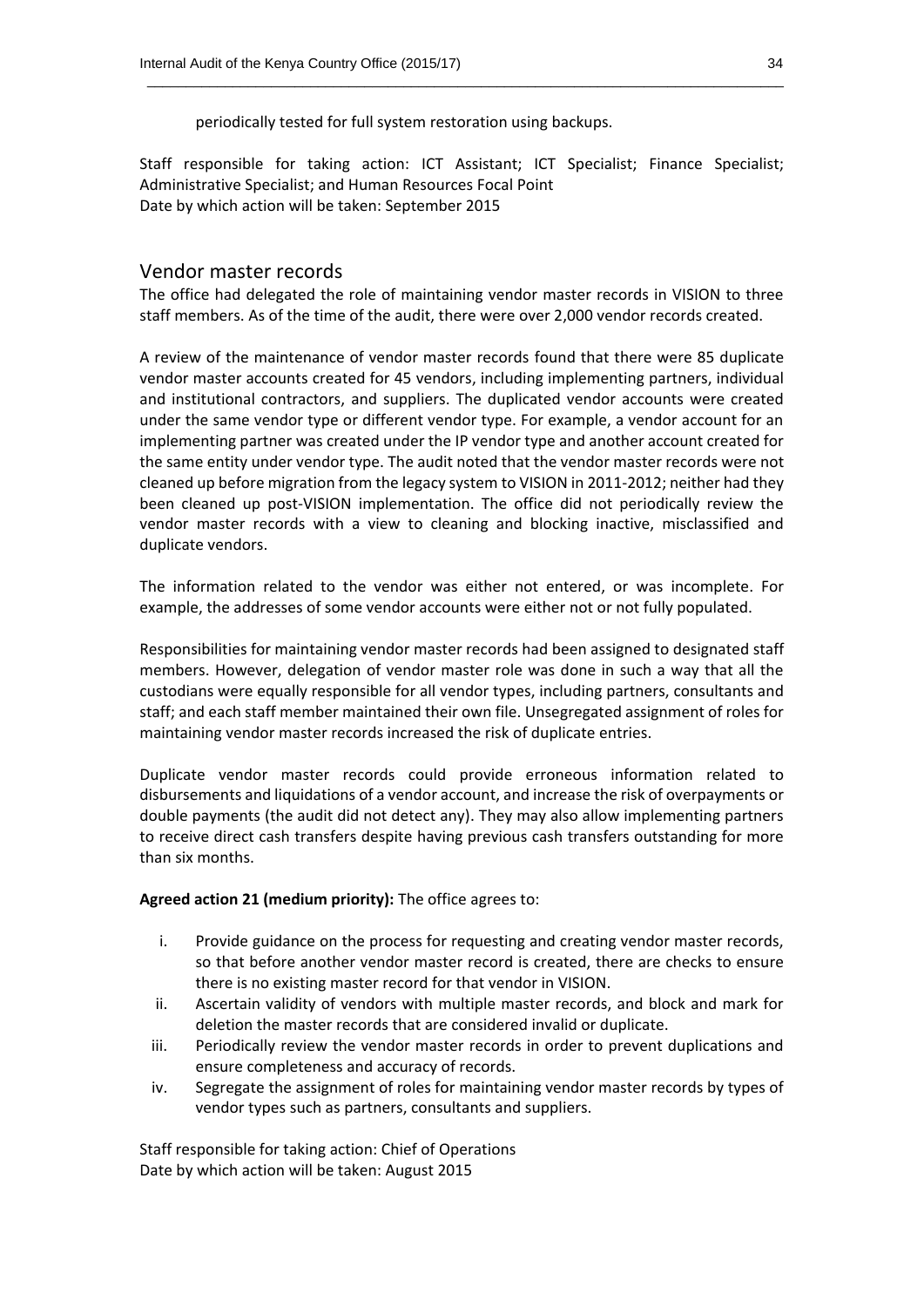#### Operations support: Conclusion

Based on the audit work performed, OIAI concluded that the controls and processes over operations support, as defined above, needed improvement to be adequately established and functioning.

 $\_$  . The contribution of the contribution of the contribution of the contribution of  $\mathcal{L}_1$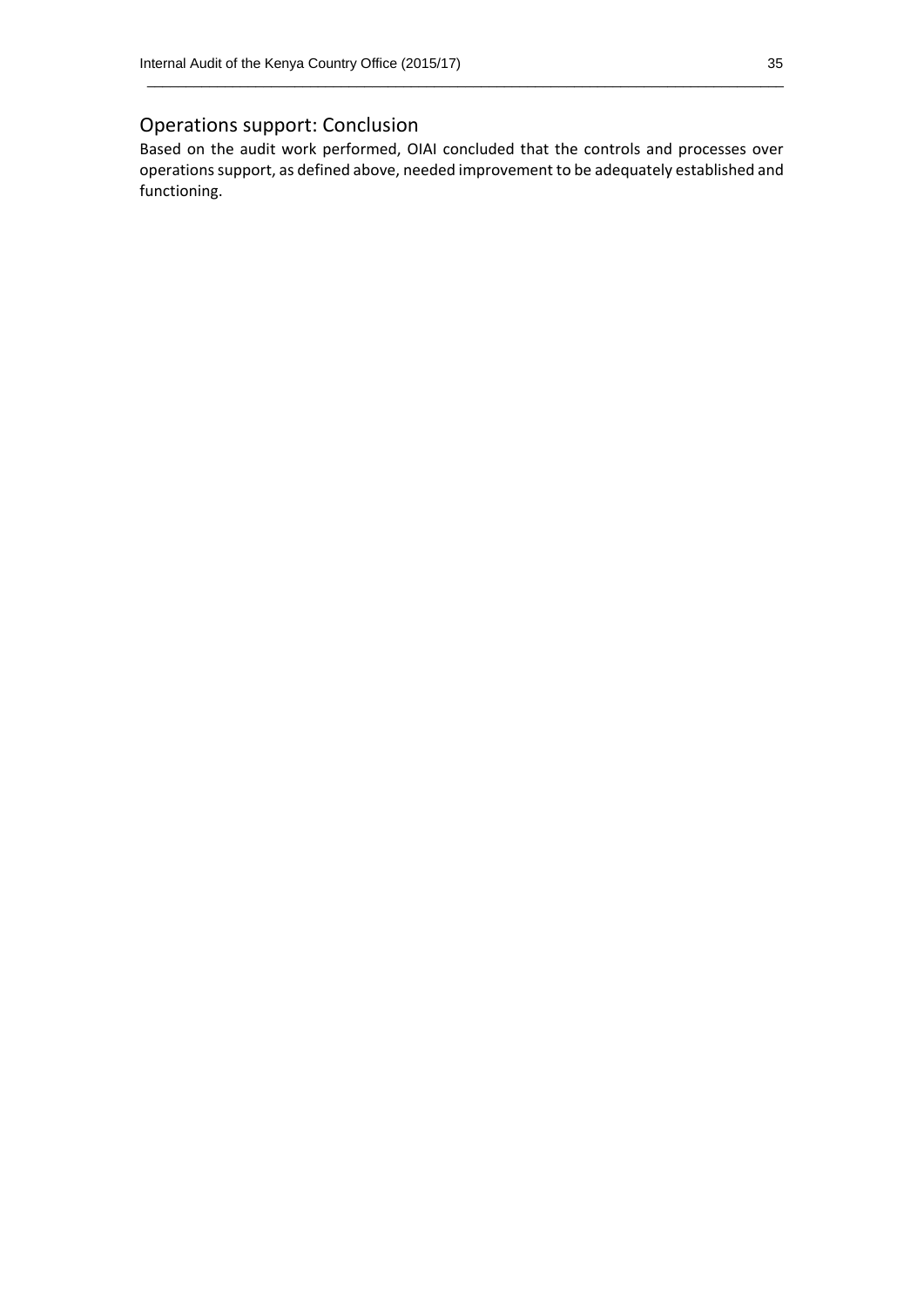## Annex A: Methodology, and definitions of priorities and conclusions

 $\_$  . The contribution of the contribution of the contribution of the contribution of  $\mathcal{L}_1$ 

The audit team used a combination of methods, including interviews, document reviews, testing samples of transactions. It also visited UNICEF locations and supported programme activities. The audit compared actual controls, governance and risk management practices found in the office against UNICEF policies, procedures and contractual arrangements.

OIAI is firmly committed to working with auditees and helping them to strengthen their internal controls, governance and risk management practices in the way that is most practical for them. With support from the relevant regional office, the country office reviews and comments upon a draft report before the departure of the audit team. The Representative and their staff then work with the audit team on agreed action plans to address the observations. These plans are presented in the report together with the observations they address. OIAI follows up on these actions, and reports quarterly to management on the extent to which they have been implemented. When appropriate, OIAI may agree an action with, or address a recommendation to, an office other than the auditee's (for example, a regional office or HQ division).

The audit looks for areas where internal controls can be strengthened to reduce exposure to fraud or irregularities. It is not looking for fraud itself. This is consistent with normal practices. However, UNICEF's auditors will consider any suspected fraud or mismanagement reported before or during an audit, and will ensure that the relevant bodies are informed. This may include asking the Investigations section to take action if appropriate.

The audit was conducted in accordance with the International Standards for the Professional Practice of Internal Auditing of the Institute of Internal Auditors. OIAI also followed the reporting standards of International Organization of Supreme Audit Institutions.

## Priorities attached to agreed actions

- **High:** Action is considered imperative to ensure that the audited entity is not exposed to high risks. Failure to take action could result in major consequences and issues.
- **Medium:** Action is considered necessary to avoid exposure to significant risks. Failure to take action could result in significant consequences.
- **Low:** Action is considered desirable and should result in enhanced control or better value for money. Low-priority actions, if any, are agreed with the countryoffice management but are not included in the final report.

### Conclusions

The conclusions presented at the end of each audit area fall into four categories:

#### *[Unqualified (satisfactory) conclusion]*